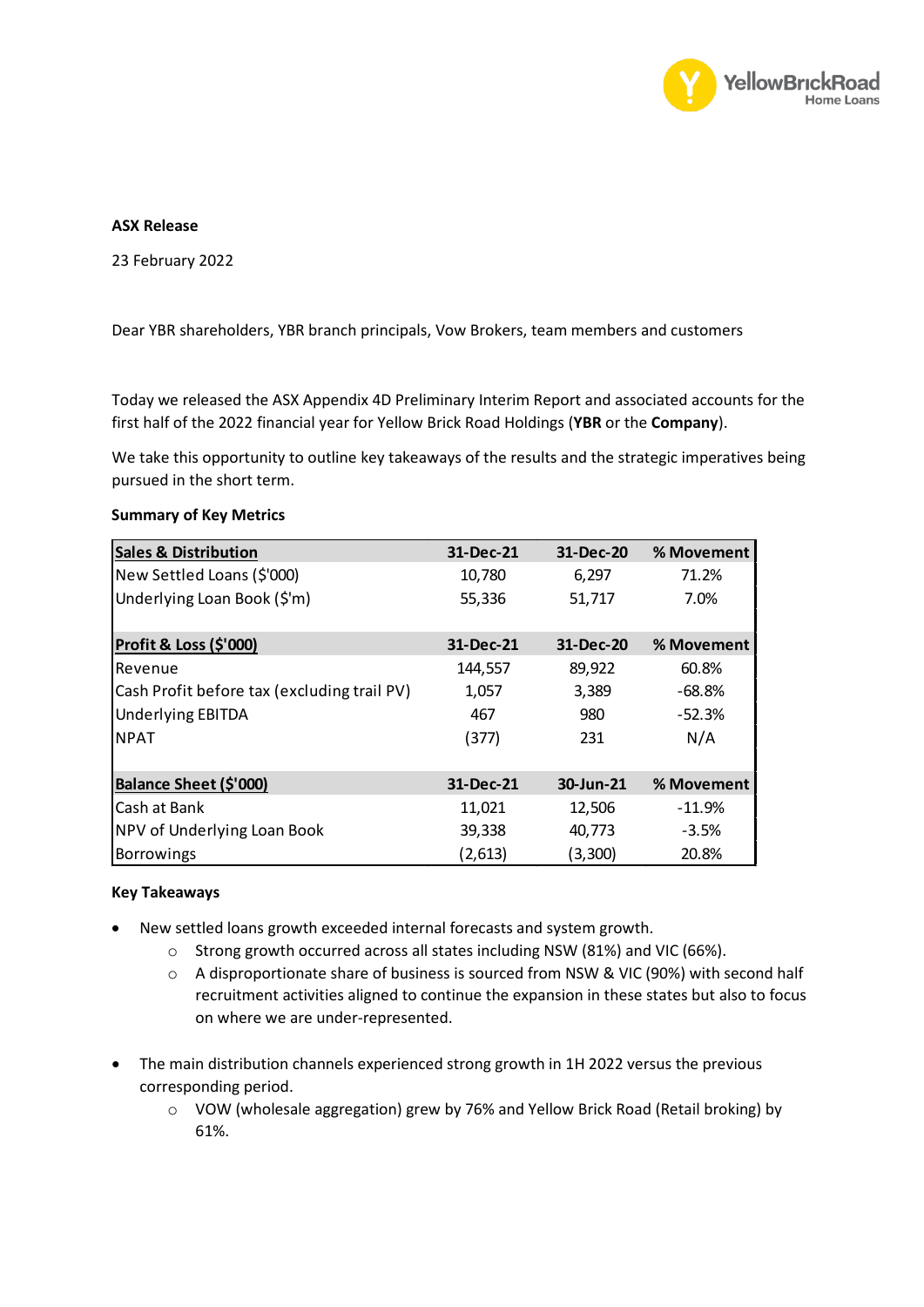- $\circ$  On this point, whilst it is pleasing to see the strength of VOW, this lower margin business represents 89% of total distribution. Refer below for steps to address this impact on margin improvement, under "Strategic Imperatives" heading below.
- Underlying loan book grew by 7% to \$55.3bn. Once again, the lower margin VOW channel has the largest proportion of the total book (84%).
- Valuation of the loan book (reflecting NPV of future trail receivables and payables) reduced by \$1.4m to \$39.3m over the 6-month period. The amount of \$1.4m is treated as an expense to the business. Abnormally high run-off rates, especially in higher margin loans have impacted the valuation. We believe the high run-off in rates is due to a continuation of a very competitive home loan refinancing market with historical low interest rates, cash back offers and extensive marketing of those rates. In addition, consumers are taking advantage of the lower rates and repaying their mortgages down at a faster rate (as indicated recently by APRA). It is expected that run-off rates will revert to normality over 2022 with the start of interest rate increases and tightening of credit. We are seeing early signs already of less refinance applications in 2022.
- Operating expenses increased by \$2.1m to \$10.9m. We call out 3 points on this:
	- $\circ$  "Business as Usual" expenses increased through a combination of post "now permitted" COVID activities including broker events, marketing spend and travel costs.
	- o Staff expenses increased through additional headcount.
	- o In relation to staff costs, this is a deliberate decision to add headcount to drive the "Strategic Imperatives" including the launch of the Y Home Loans digital channel, YBR Retail distribution growth and the continued investment in the Resi Wholesale Funding securitisation lending program. Refer below for further details of these initiatives.
- Cash at bank is a healthy \$11.0m. The balance would have been substantially higher when considering the use of cash for the 6 month period:
	- $\circ$  \$3.0m purchase of Class C notes in the Resi Wholesale Funding ('RWF') securitisation lending program which attracts a coupon rate of 10% pa;
	- o Repayment of \$687,000 in borrowings; and
	- o Strategic expense decisions mentioned above.

## **Strategic Imperatives**

Our strategic priorities are focused on gross revenue and growing margins, reducing loan book runoff, and hence protecting the Trail NPV asset, significantly increasing the YBR franchise footprint, and the transformation to a digital and data driven organisation.

## Build YBR Retail Distribution (objective to increase margin)

- It was difficult to attract brokers to join the YBR franchise during Covid but we now have a healthy pipeline of prospects in place
- Changes have been made to the franchise model as we move to a post Covid position including removing restrictions on franchisees having prominent shop fronts and this change was done after a detailed market review
- A senior recruitment executive has been head hunted and appointed to focus 100% on franchise recruitment with the supporting sales team expanded.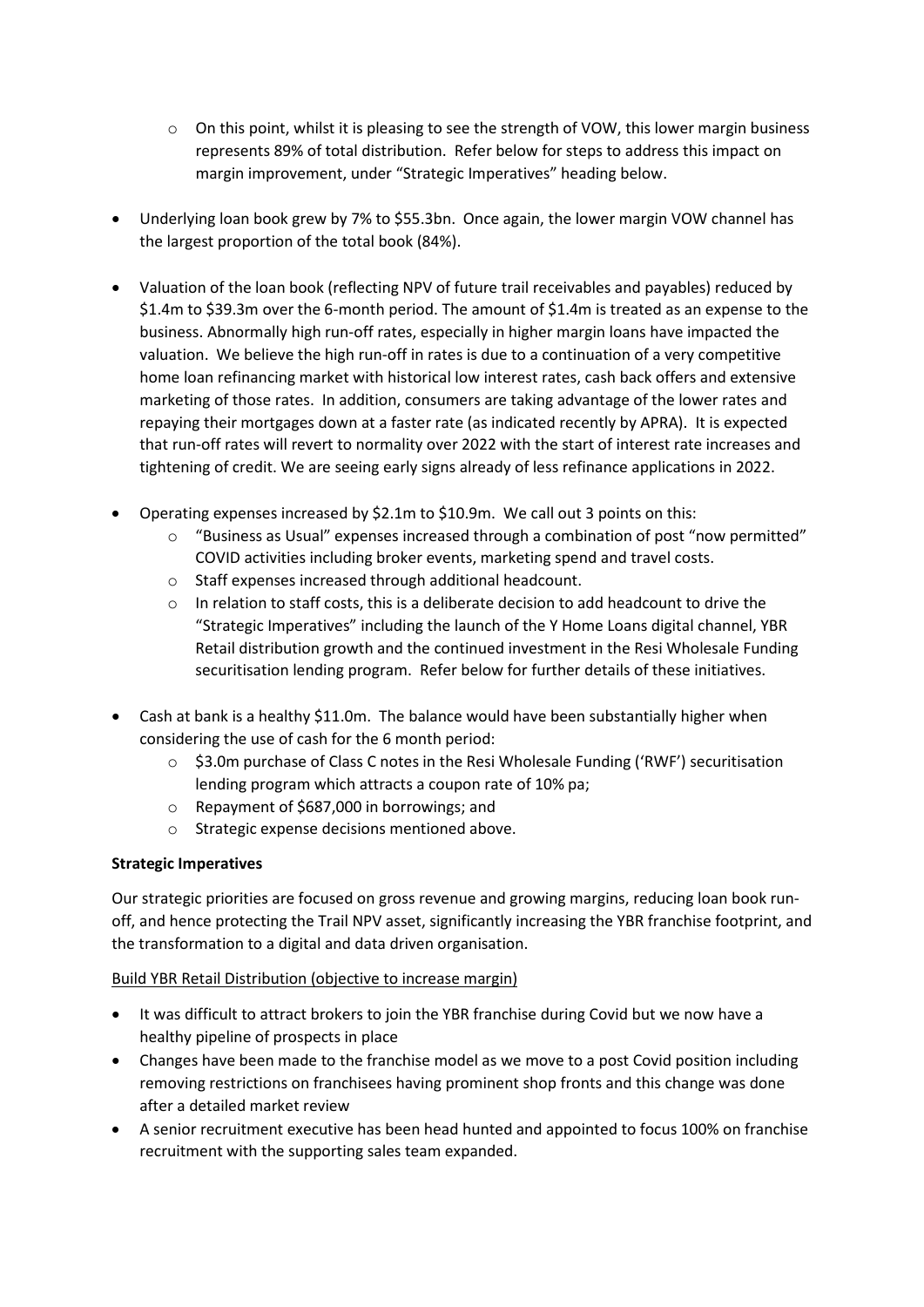- The rebranding to Yellow Brick Road Home Loans continues with increased TVC advertising and a ramp up in PR activities.
- The objective here is to address gross revenue split by increasing the revenue generated by YBR franchisees

Resi Wholesale Funding Investment (objective to increase margin)

- We are now seeing success with this securitisation business which is evident in the recent ASX announcement of the increased debt facility to \$450m. The loan book has grown strongly to reach \$227m by the end of January 2022.
- Headcount has been increased to build up internal underwriting teams to support the program. Investments are being made in IT systems and infrastructure to improve productivity as volumes grow.
- We would like to note that this program is in response to the reduction in broker commission margins where in future, YBR participates is a greater proportion of the overall lending value chain.

## **Y Home Loans (digital transformation)**

As previously advised, we have soft launched Y Home Loans, the platform to enable customers to apply for home loans digitally via yhomeloans.com.au.

We believe that the best mortgage distribution model is online mortgage business working alongside the 2 market facing mortgage businesses being the YBR franchise and the VOW aggregation model.

We note that YHomeLoans is much more than an online digital broker website.

- We have developed an App that will be launched in March which we believe has market leading capabilities including:
	- $\circ$  Mirroring the capabilities of the YHomeLoans website when enquiring and applying for a home loan
	- $\circ$  The ability to nudge and notify borrowers to contact our brokers as this app contains content by appointment and by notification to anyone who downloads it on their smart device. That data can be used to create high quality leads or nudge customers to contact us
- Through our digital marketing team, we have commenced to build customer behavioural data learnings by borrower type associated with tracking visits, location, time spent, articles read and interactions. This will enable us to understand what the digital footprint of a borrower looks like well before a loan is applied for. Our market is right for our entry with this new financial technology.

Overall, the YBR Group has had a strong 6 months encompassing everything mentioned above and is expected to continue over the remainder of the financial year.

We welcome you to join us for an online forum to run through the results and strategic direction in further detail. Invites will be shortly sent to shareholders with a Webcast link to the forum.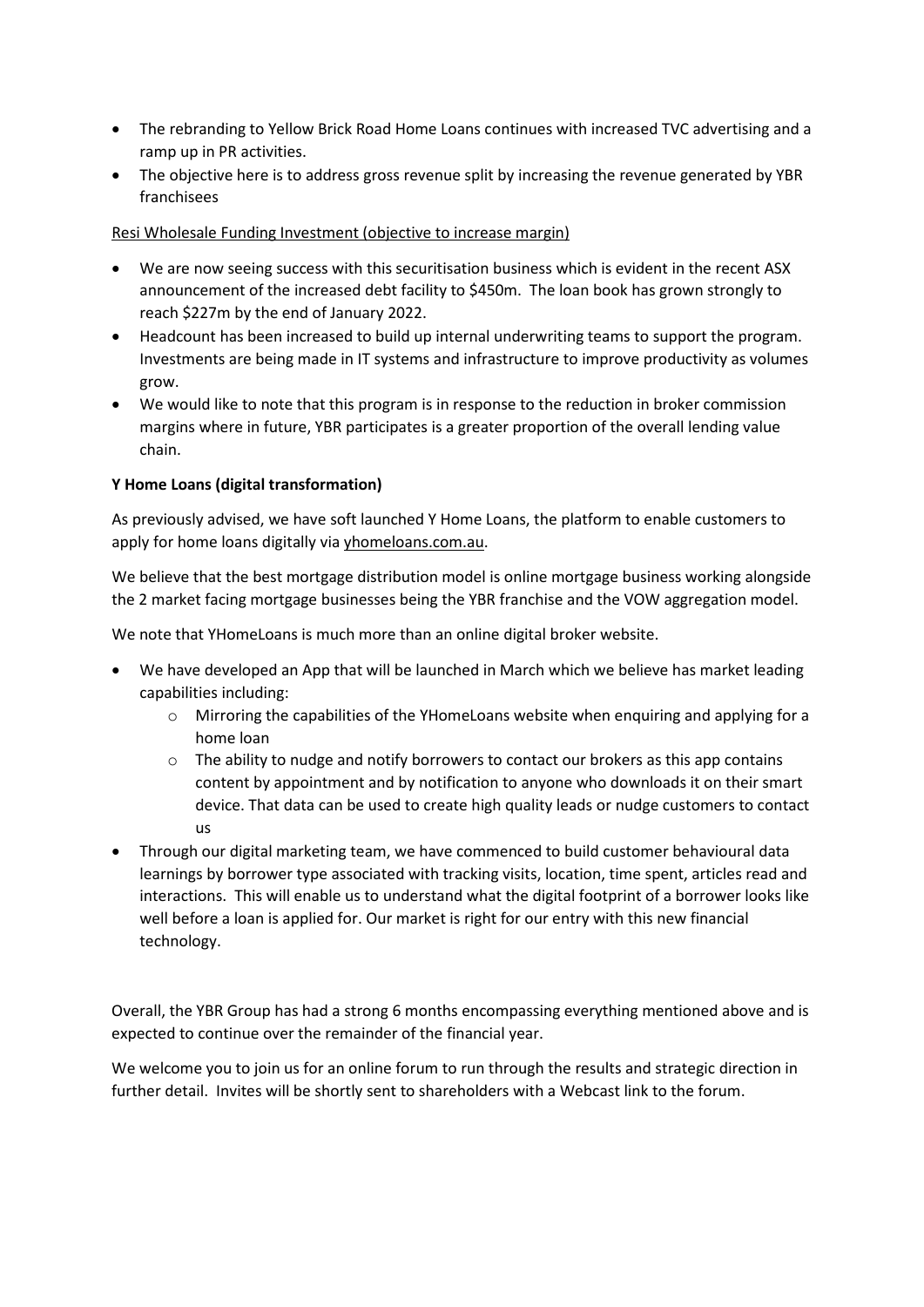Kind regards

Mank Bouis

Mark Bouris | Executive Chairman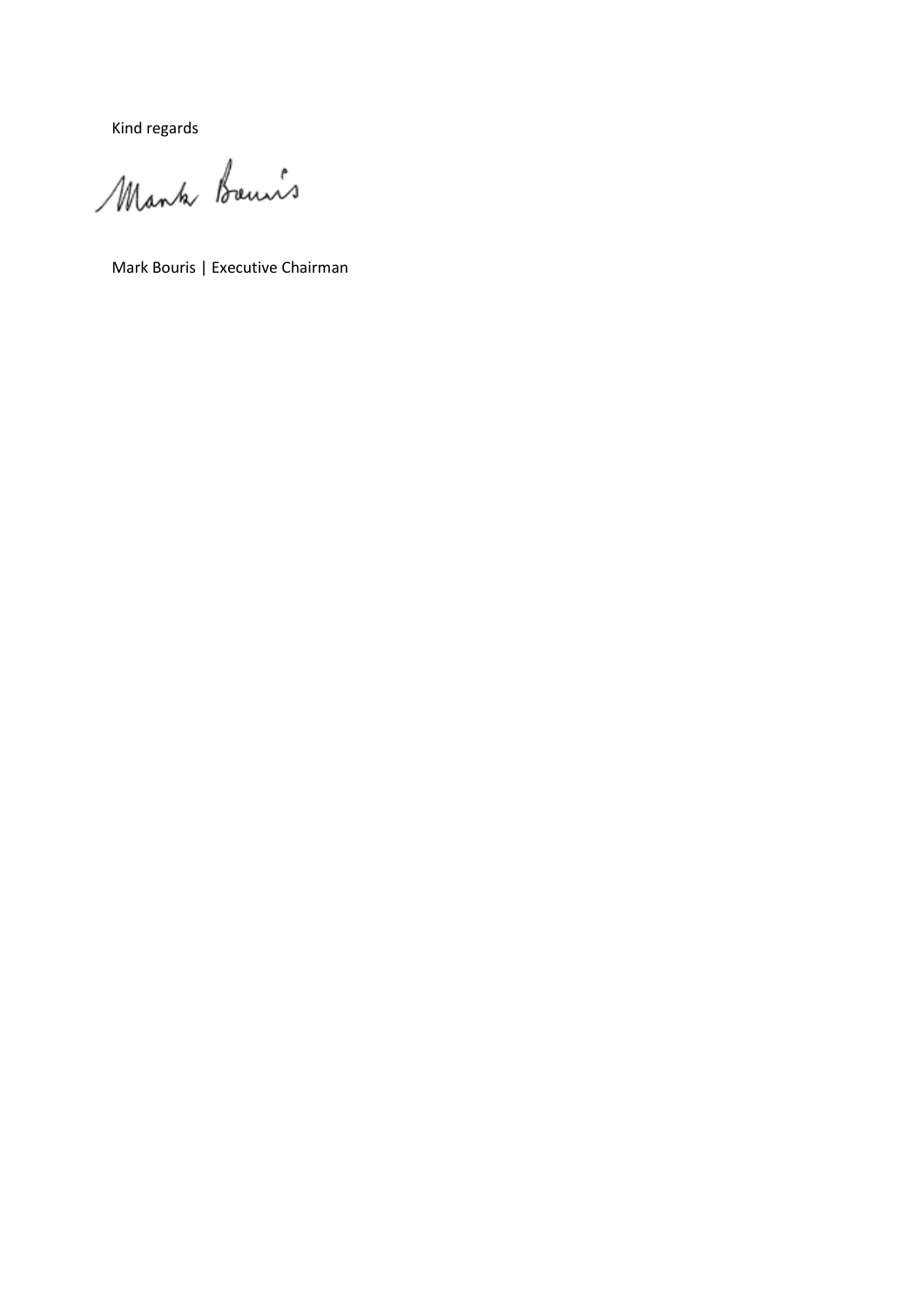#### **1. Company details**

| Name of entity:   | Yellow Brick Road Holdings Limited       |
|-------------------|------------------------------------------|
| ABN:              | 44 119 436 083                           |
| Reporting period: | For the half-year ended 31 December 2021 |
| Previous period:  | For the half-year ended 31 December 2020 |

#### **2. Results for announcement to the market**

|                                                                                                                    |      |              | \$'000  |
|--------------------------------------------------------------------------------------------------------------------|------|--------------|---------|
| Revenue from ordinary activities                                                                                   | up   | 54.1% to     | 153,538 |
| Revenue from contracts with customers from continuing operations                                                   | up   | 60.8% to     | 144.557 |
| Loss from ordinary activities after tax attributable to the owners of Yellow<br><b>Brick Road Holdings Limited</b> | down | $263.2\%$ to | (377)   |
| Underlying EBITDA from continuing operations                                                                       | down | $52.3%$ to   | 467     |
| Cash profit before tax                                                                                             | down | 68.8% to     | 1.057   |
| Loss for the half-year attributable to the owners of Yellow Brick Road<br><b>Holdings Limited</b>                  | down | 263.2% to    | (377)   |

#### *Dividends*

There were no dividends paid, recommended or declared during the current financial period.

#### *Comments*

The statutory loss for the consolidated entity after providing for income tax amounted to \$377,000 (31 December 2020: profit of \$231,000).

The cash profit before tax (excluding the impact of the present value of expected future net trail commissions) for the consolidated entity was \$1,057,000 (31 December 2020: \$3,389,000).

The half-year result has been impacted by a net loss of \$1,509,000 (31 December 2020: net loss of \$3,105,000) relating to the present value of future net trail commissions, which has been driven by a combination of market factors and lower margins on new settlements. The cash profit before tax is calculated as follows:

|                                                                                                | <b>Consolidated</b>   |                       |  |
|------------------------------------------------------------------------------------------------|-----------------------|-----------------------|--|
|                                                                                                | 31 Dec 2021<br>\$'000 | 31 Dec 2020<br>\$'000 |  |
| (Loss)/profit before tax<br>Add: Loss on revaluation of net present value of trail commissions | (452)<br>1.626        | 284<br>1.028          |  |
| Add: (Gain)/loss on other movements in net present value of trail commissions                  | (117)                 | 2,077                 |  |
| Cash profit before tax (excluding net present value of trail commissions)                      | 1.057                 | 3,389                 |  |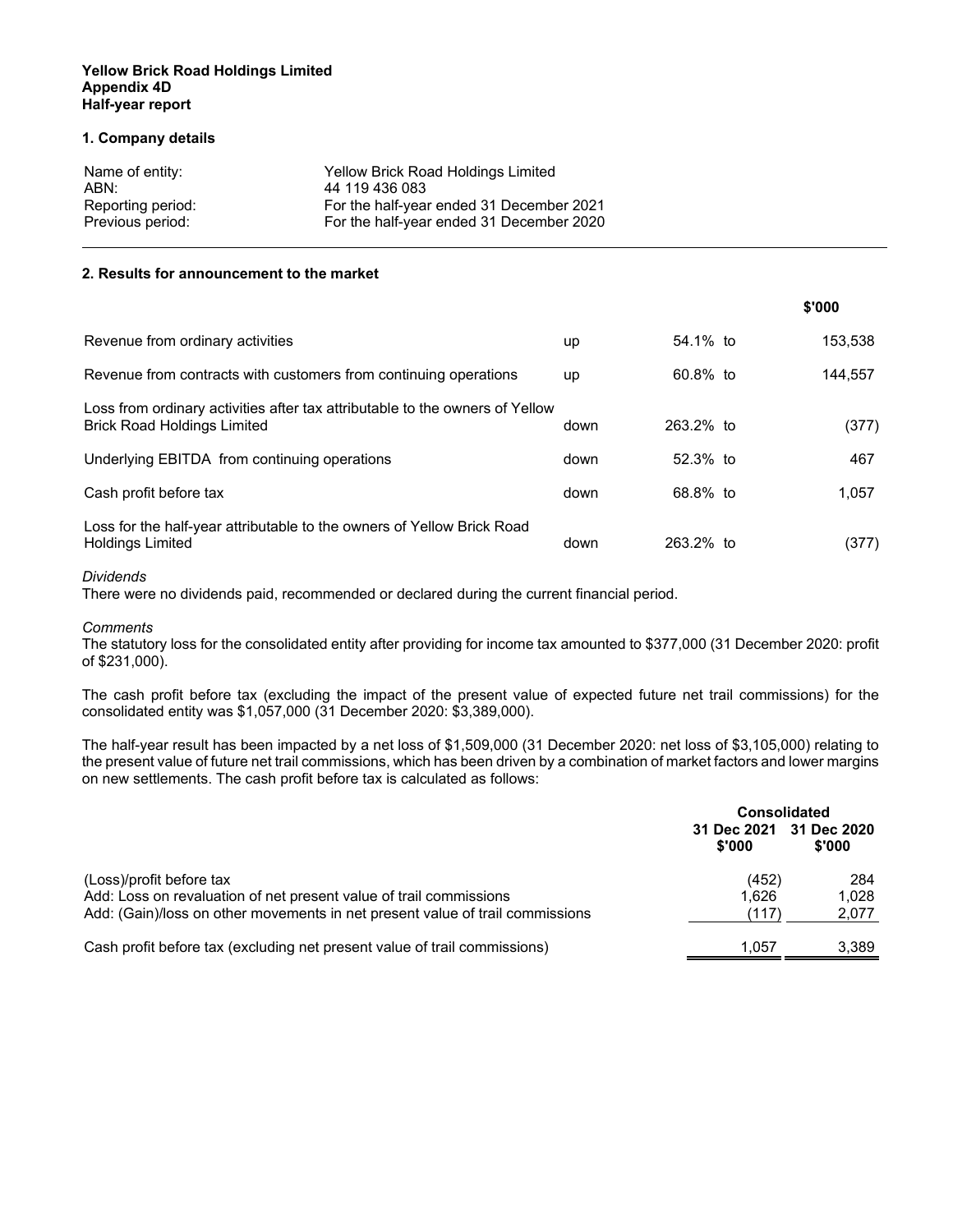The earnings before interest, tax, depreciation and amortisation ('EBITDA') from continuing operations, adjusted for nonoperating items ('Underlying EBITDA'), was a profit of \$467,000 (31 December 2020: profit of \$980,000). This is calculated as follows:

|                                                                 | Consolidated          |                       |  |
|-----------------------------------------------------------------|-----------------------|-----------------------|--|
|                                                                 | 31 Dec 2021<br>\$'000 | 31 Dec 2020<br>\$'000 |  |
| (Loss)/profit after income tax                                  | (377)                 | 231                   |  |
| Add: Depreciation and amortisation*                             | 133                   | 122                   |  |
| Add: Interest expense**                                         | 120                   | 122                   |  |
| Add: Income tax (benefit)/expense                               | (75)                  | 53                    |  |
| <b>EBITDA</b>                                                   | (199)                 | 528                   |  |
| Less: Gain on disposal of general insurance business            |                       | (130)                 |  |
| Add: Loss after income tax expense from discontinued operations |                       | 5                     |  |
| Add: Non-recurring legal expenses                               | 232                   | 161                   |  |
| Add: Share of net loss from joint venture                       | 434                   | 416                   |  |
| Underlying EBITDA from continuing operations                    | 467                   | 980                   |  |

Excludes depreciation on right-of-use assets

Excludes discount unwind on trail commission payments and interest on lease liabilities

Underlying EBITDA, EBITDA and cash profit are financial measures which are not prescribed by the Australian Accounting Standards and represent profit under Australian Accounting Standards adjusted for specific items and other non-operating items. The directors consider Underlying EBITDA, EBITDA and cash profit to represent the core earnings measures of the consolidated entity.

Key features of the consolidated entity's result were:

- Statutory revenue from continuing operations increased by 60.8% to \$144,557,000 (31 December 2020: \$89,922,000)
- Receipts from customers (inclusive of GST) increased by 33.1% to \$130,342,000 (31 December 2020: \$97,910,000)
- Operating expenses increased by \$2.1 million to \$10,877,000 (31 December 2020: \$8,753,000). A significant proportion of the increase in operating expenses relate to the strategic decisions to increase investment to enhance key business areas such as rebranding, distribution expansion and the securitisation lending program.
- Cash balances decreased by \$1.5 million to \$11,021,000 (30 June 2021: \$12,506,000). The decrease includes a \$3.0 million payment for the purchase of Class C Notes in Resi Wholesale Funding ('RWF') securitisation lending program.
- Net cash after borrowings decreased by \$0.8 million to \$8,408,000 (30 June 2021: \$9,206,000)
- Borrowings reduced by \$0.7 million to \$2,613,000 (30 June 2021: \$3,300,000)
- Net tangible assets per ordinary security decreased by 5.0% to 12.90 cents (31 December 2020: 13.58 cents) (Refer to section 3 below)
- Settlements grew by 71.2% to \$10,780 million (31 December 2020: \$6,297 million)
- Underlying loan book size increased by 7.0% to \$55,336 million (30 June 2021: \$51,717 million)
- Net present value of underlying loan book decreased by 3.5% to \$39.34 million (30 June 2021: \$40.77 million)
- Net present value of underlying loan book per ordinary share is 12.1 cents (30 June 2021: 12.6 cents)

Further information on the review of operations, financial position and future strategies are detailed in the Directors' report attached as part of the Interim Financial Statements.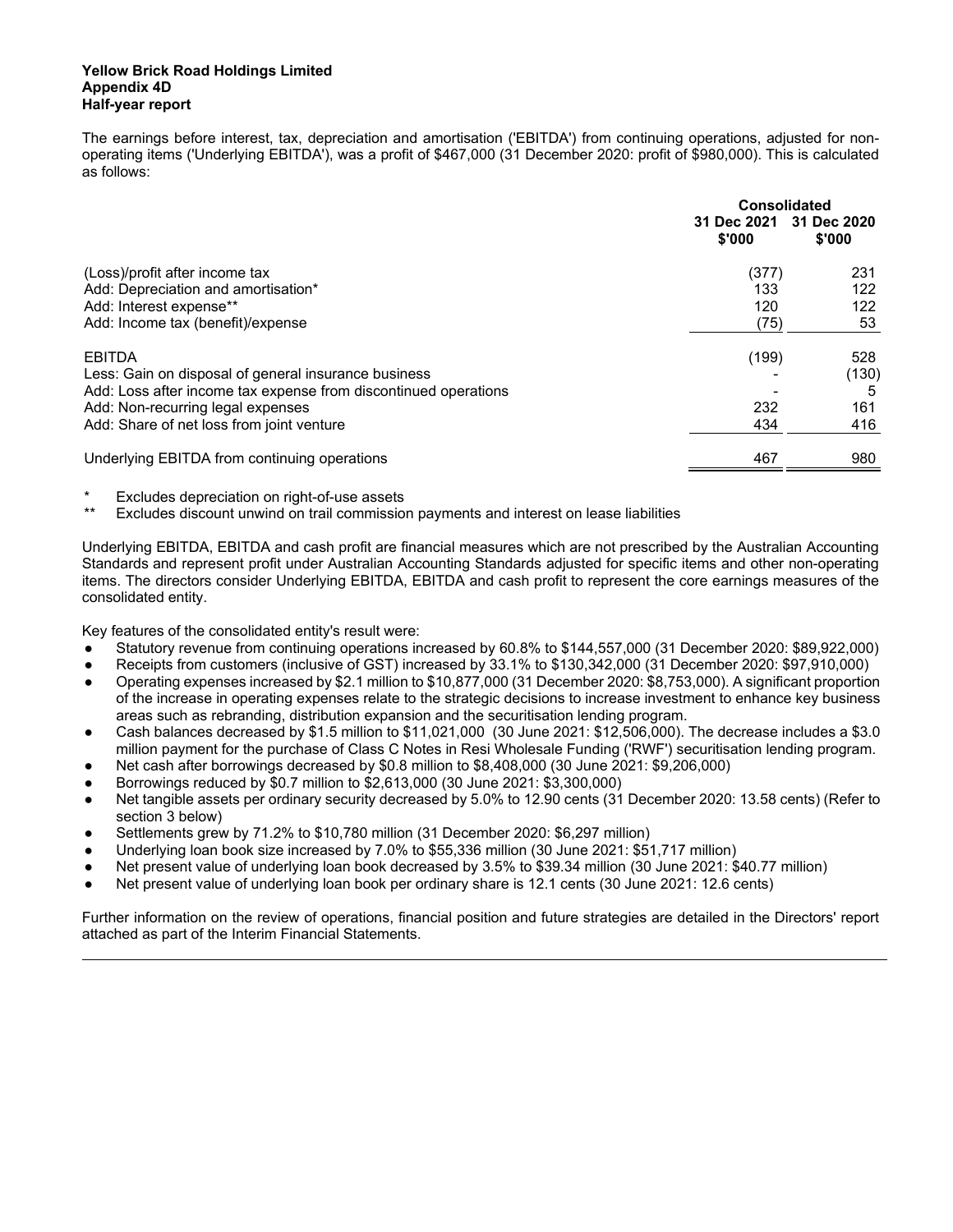#### **3. Net tangible assets**

Net tangible assets per ordinary security has been calculated by excluding the net right-of-use assets and leases liabilities of (\$58,000) (31 December 2020: (\$147,000)).

In addition, the consolidated entity's 50% interest in the Resi Wholesale Funding joint venture (carrying value as at 31 December 2021 of \$1,120,000 (31 December 2020: \$9,000) in the consolidated entity's financial statements) is excluded from the above calculation. As at 31 December 2021, the consolidated entity's share of net tangible assets of Resi Wholesale Funding is \$8,204,000 (31 December 2020: \$8,197,000). The 50% share of the net tangible assets equates to 2.53 cents (31 December 2020: 2.53 cents) per share for the consolidated entity. This does not factor into account the future value of the current net interest margin (NIM) of Resi Wholesale Funding.

|                                                                                                   | Reporting<br>period<br><b>Cents</b> | <b>Previous</b><br>period<br><b>Cents</b> |
|---------------------------------------------------------------------------------------------------|-------------------------------------|-------------------------------------------|
| Net tangible assets per ordinary security                                                         | 12.90                               | 13.58                                     |
| 50% interest in Resi Wholesale Funding Joint Venture                                              | 2.53                                | 2.53                                      |
| Total net tangible assets per ordinary security including Resi Wholesale Funding Joint<br>Venture | 15.43                               | 16.11                                     |

#### **4. Control gained over entities**

Not applicable.

#### **5. Loss of control over entities**

Not applicable.

#### **6. Dividend reinvestment plans**

Not applicable.

#### **7. Details of associates and joint venture entities**

|                                                                                                                                               | <b>Reporting entity's</b><br>percentage holding |                                | <b>Contribution to loss</b><br>(where material) |                                     |
|-----------------------------------------------------------------------------------------------------------------------------------------------|-------------------------------------------------|--------------------------------|-------------------------------------------------|-------------------------------------|
| Name of associate / joint venture                                                                                                             | Reporting<br>period<br>%                        | <b>Previous</b><br>period<br>% | Reporting<br>period<br>\$'000                   | <b>Previous</b><br>period<br>\$'000 |
| Resi Wholesale Funding Pty Limited*                                                                                                           | 50.00%                                          | 50.00%                         | (434)                                           | (416)                               |
| Group's aggregate share of associates and joint venture<br>entities' loss (where material)<br>Loss from ordinary activities before income tax |                                                 |                                | (434)                                           | (416)                               |
| *<br>The consolidated entity's share of net tangible assets of Resi Wholesale Eunding as at 31 December 2021 is \$8,204,000                   |                                                 |                                |                                                 |                                     |

The consolidated entity's share of net tangible assets of Resi Wholesale Funding as at 31 December 2021 is \$8,204,000 (31 December 2020: \$8,197,000).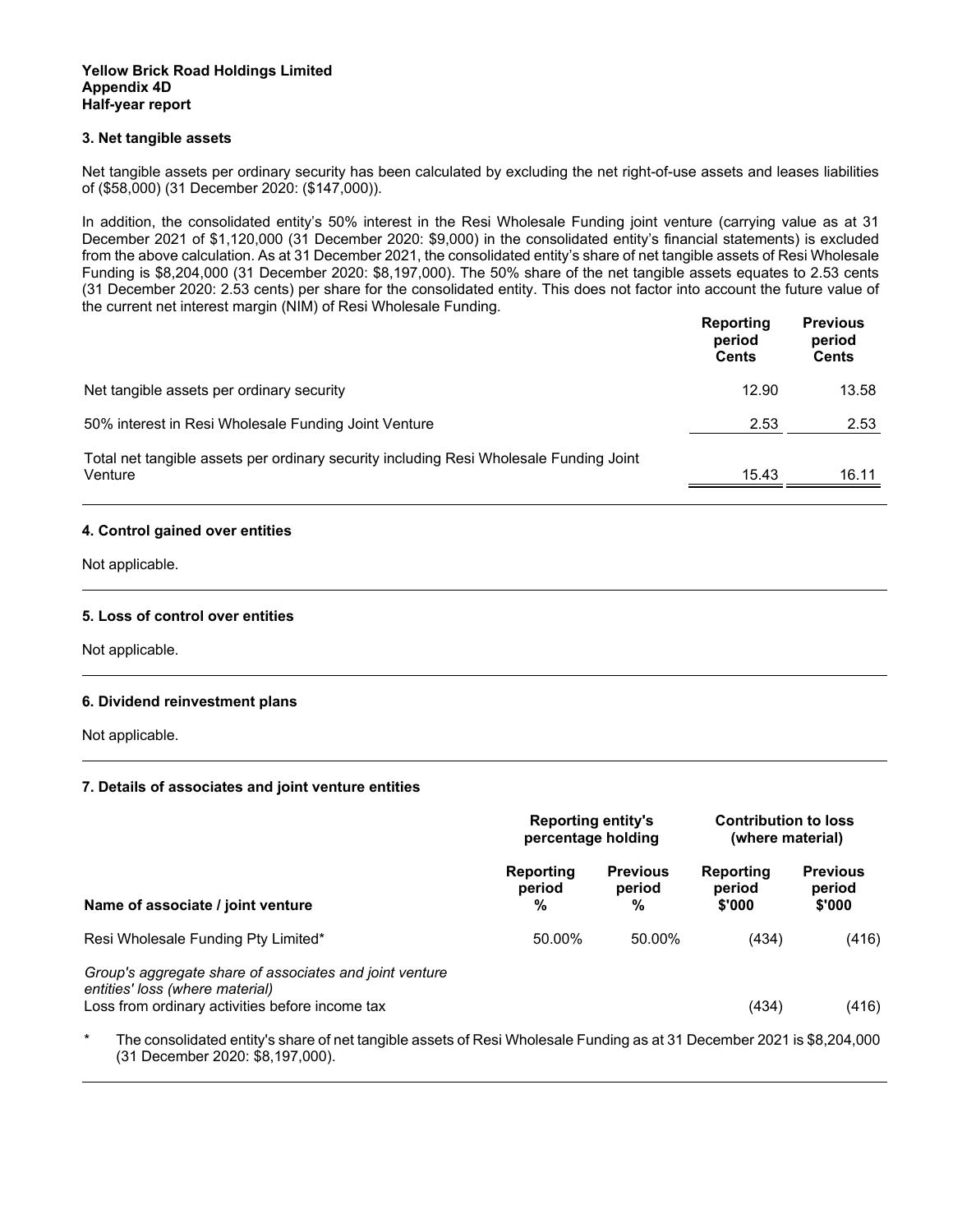#### **8. Foreign entities**

*Details of origin of accounting standards used in compiling the report:* 

Not applicable.

#### **9. Audit qualification or review**

*Details of audit/review dispute or qualification (if any):* 

The financial statements were subject to a review by the auditors and the unqualified report is attached as part of the Interim Financial Statements.

#### **10. Attachments**

*Details of attachments (if any):* 

The Interim Financial Statements of Yellow Brick Road Holdings Limited for the half-year ended 31 December 2021 is attached.

**11. Signed** 

As authorised by the Board of Directors

Mank breuws<br>Signed Date: 23 February 2022

Signed

Mark Bouris Executive Chairman Sydney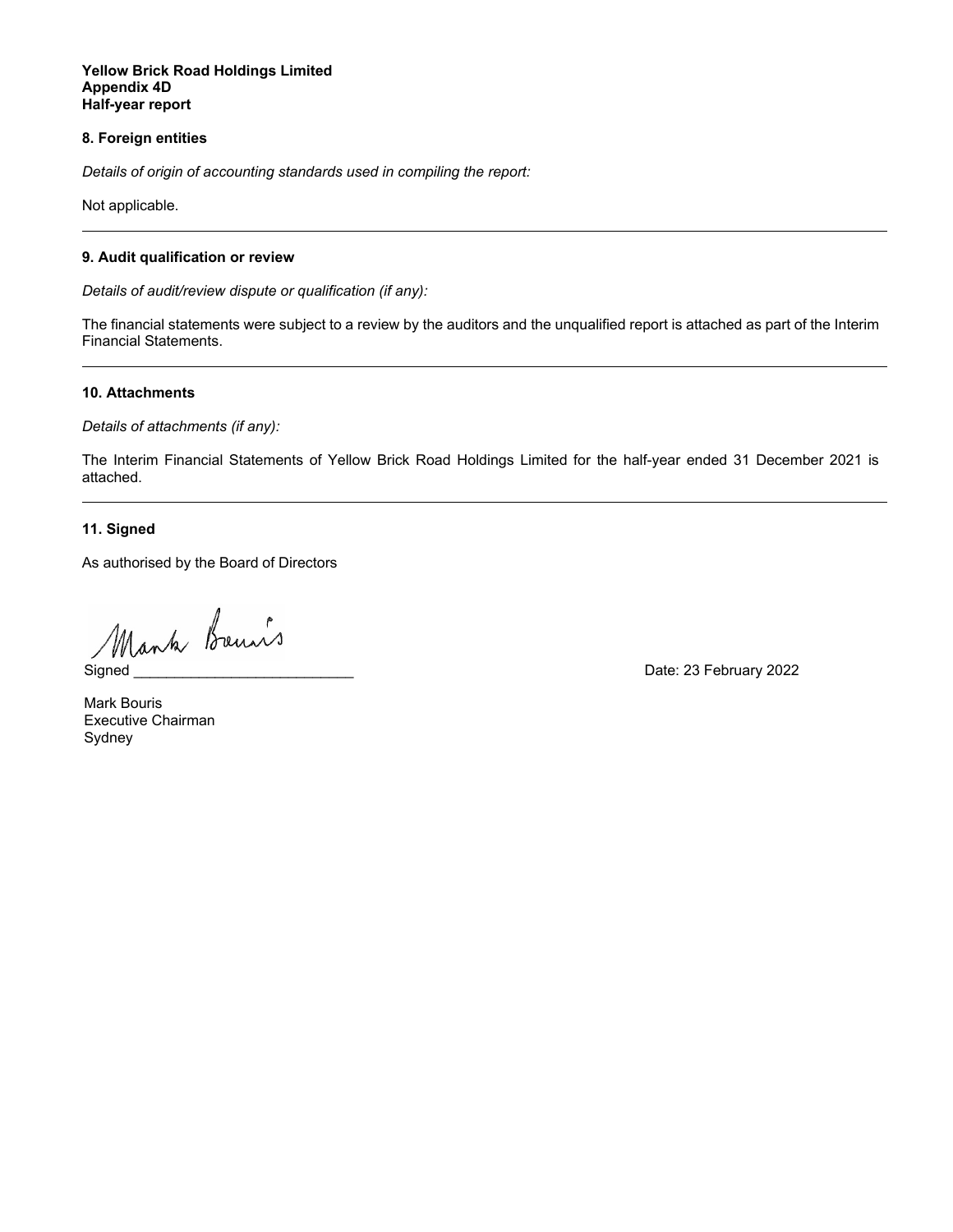# **Yellow Brick Road Holdings Limited**

**ABN 44 119 436 083** 

**Interim Financial Statements - 31 December 2021**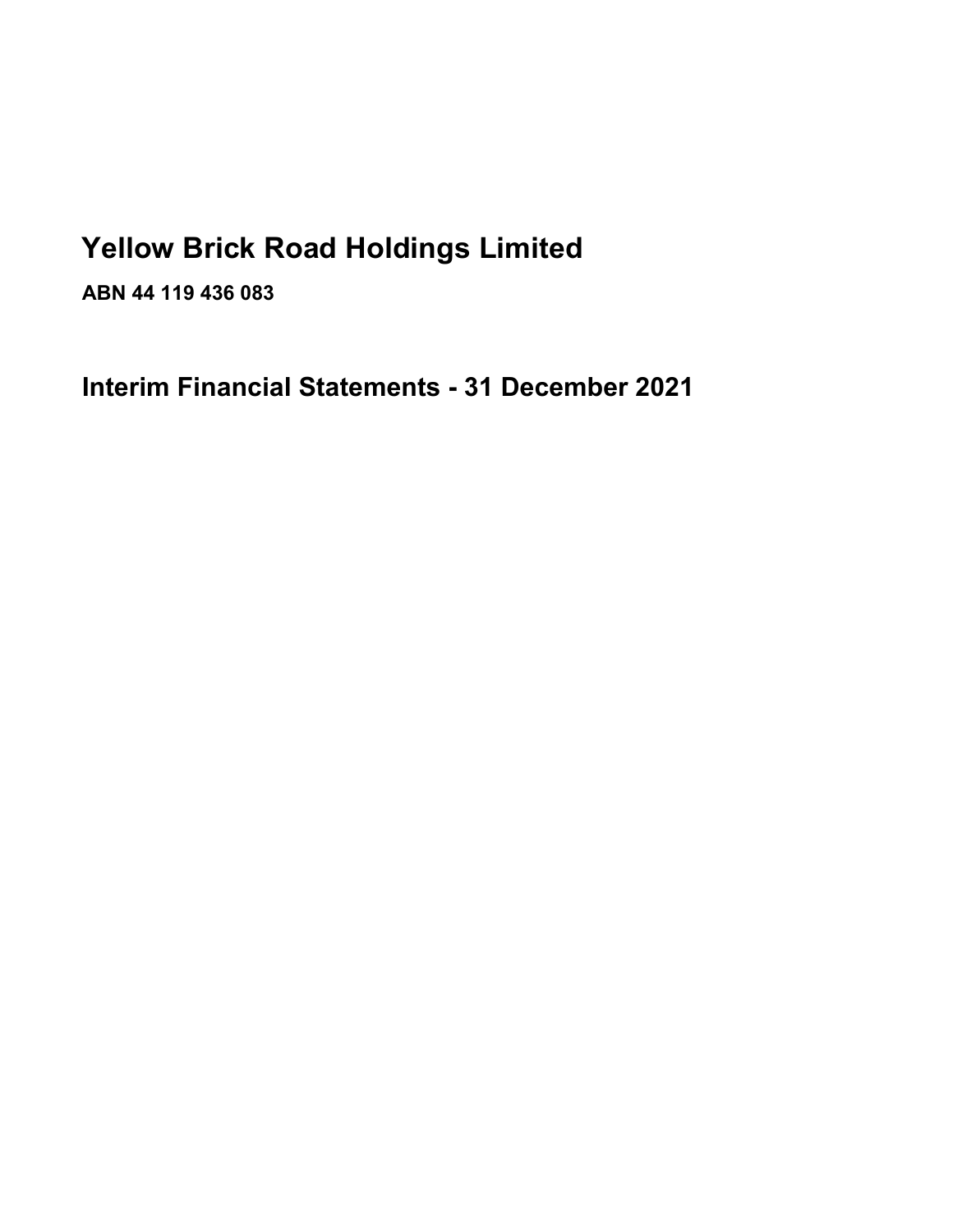#### **Yellow Brick Road Holdings Limited Contents 31 December 2021**

| Directors' report                                                                        | 2  |
|------------------------------------------------------------------------------------------|----|
| Auditor's independence declaration                                                       | 5  |
| Statement of profit or loss and other comprehensive income                               | 6  |
| Statement of financial position                                                          | 8  |
| Statement of changes in equity                                                           | 9  |
| Statement of cash flows                                                                  | 10 |
| Notes to the financial statements                                                        | 11 |
| Directors' declaration                                                                   | 20 |
| Independent auditor's review report to the members of Yellow Brick Road Holdings Limited | 21 |

#### **General information**

The financial statements cover Yellow Brick Road Holdings Limited as a consolidated entity consisting of Yellow Brick Road Holdings Limited and the entities it controlled at the end of, or during, the half-year. The financial statements are presented in Australian dollars, which is Yellow Brick Road Holdings Limited's functional and presentation currency.

Yellow Brick Road Holdings Limited is a listed public company limited by shares, incorporated and domiciled in Australia. Its registered office and principal place of business is:

Level 11 1 Chifley Square Sydney NSW 2000

A description of the nature of the consolidated entity's operations and its principal activities are included in the directors' report, which is not part of the financial statements.

The financial statements were authorised for issue, in accordance with a resolution of directors, on 23 February 2022. The directors have the power to amend and reissue the financial statements.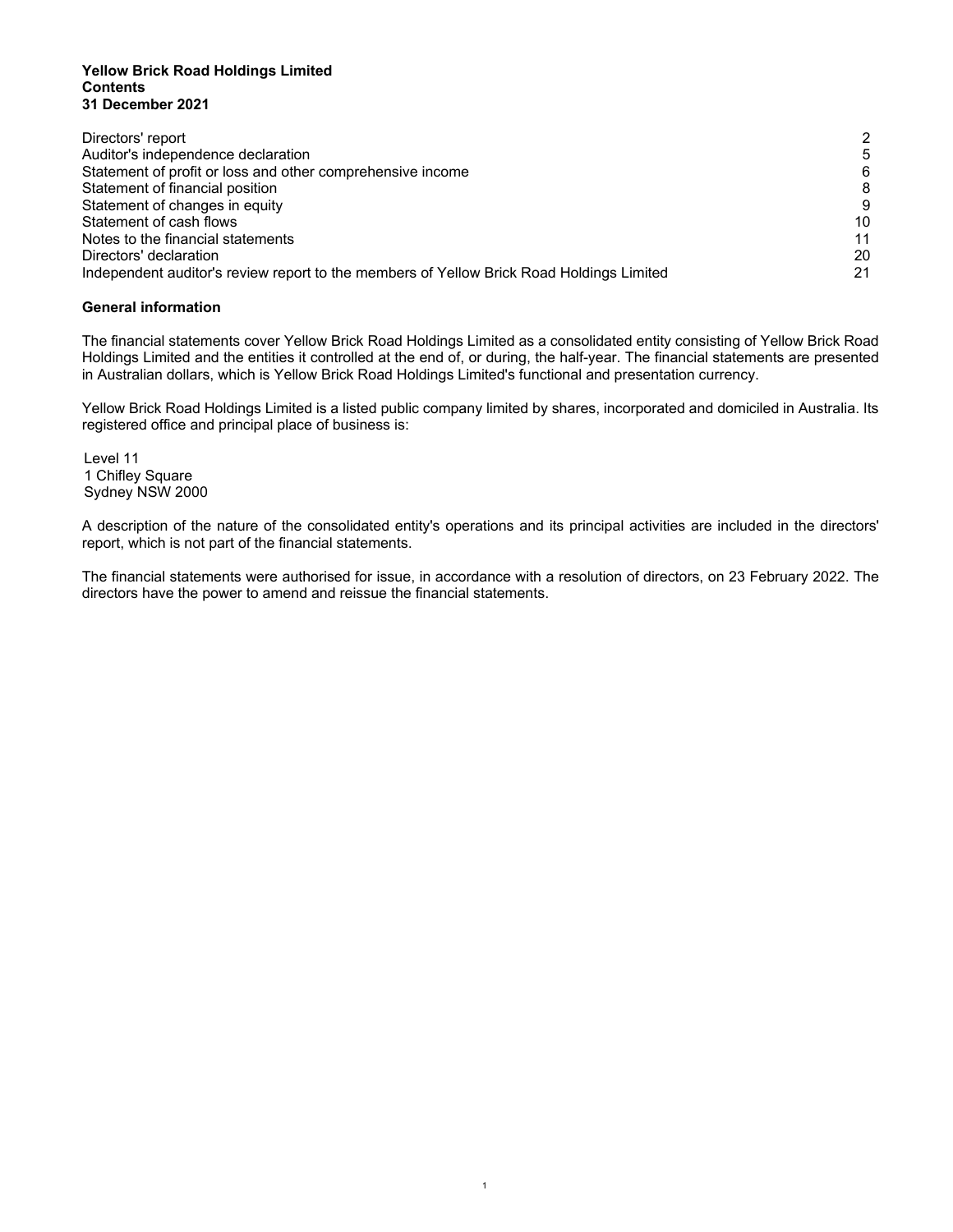#### **Yellow Brick Road Holdings Limited Directors' report 31 December 2021**

The directors present their report, together with the financial statements, on the consolidated entity (referred to hereafter as the 'consolidated entity') consisting of Yellow Brick Road Holdings Limited (referred to hereafter as the 'company' or 'parent entity') and the entities it controlled at the end of, or during, the half-year ended 31 December 2021.

#### **Directors**

The following persons were directors of Yellow Brick Road Holdings Limited during the whole of the financial half-year and up to the date of this report, unless otherwise stated:

Mark Bouris - Chairman Adrian Bouris John George

#### **Principal activities**

During the financial half-year, the principal continuing activities of the consolidated entity consisted of mortgage broking, aggregation and management services.

#### **Dividends**

There were no dividends paid, recommended or declared during the current or previous financial half-year.

#### **Review of operations**

The statutory loss for the consolidated entity after providing for income tax amounted to \$377,000 (31 December 2020: profit of \$231,000).

The cash profit before tax (excluding the impact of the present value of expected future net trail commissions) for the consolidated entity was \$1,057,000 (31 December 2020: \$3,389,000).

The half-year result has been impacted by a net loss of \$1,509,000 (31 December 2020: net loss of \$3,105,000) relating to the present value of future net trail commissions, which has been driven by a combination of market factors and lower margins on new settlements. The cash profit before tax is calculated as follows:

|                                                                                                                                                                                 | <b>Consolidated</b>               |                       |  |
|---------------------------------------------------------------------------------------------------------------------------------------------------------------------------------|-----------------------------------|-----------------------|--|
|                                                                                                                                                                                 | 31 Dec 2021 31 Dec 2020<br>\$'000 | \$'000                |  |
| (Loss)/profit before tax<br>Add: Loss on revaluation of net present value of trail commissions<br>Add: (Gain)/loss on other movements in net present value of trail commissions | (452)<br>1.626<br>(117)           | 284<br>1.028<br>2.077 |  |
| Cash profit before tax (excluding net present value of trail commissions)                                                                                                       | 1.057                             | 3.389                 |  |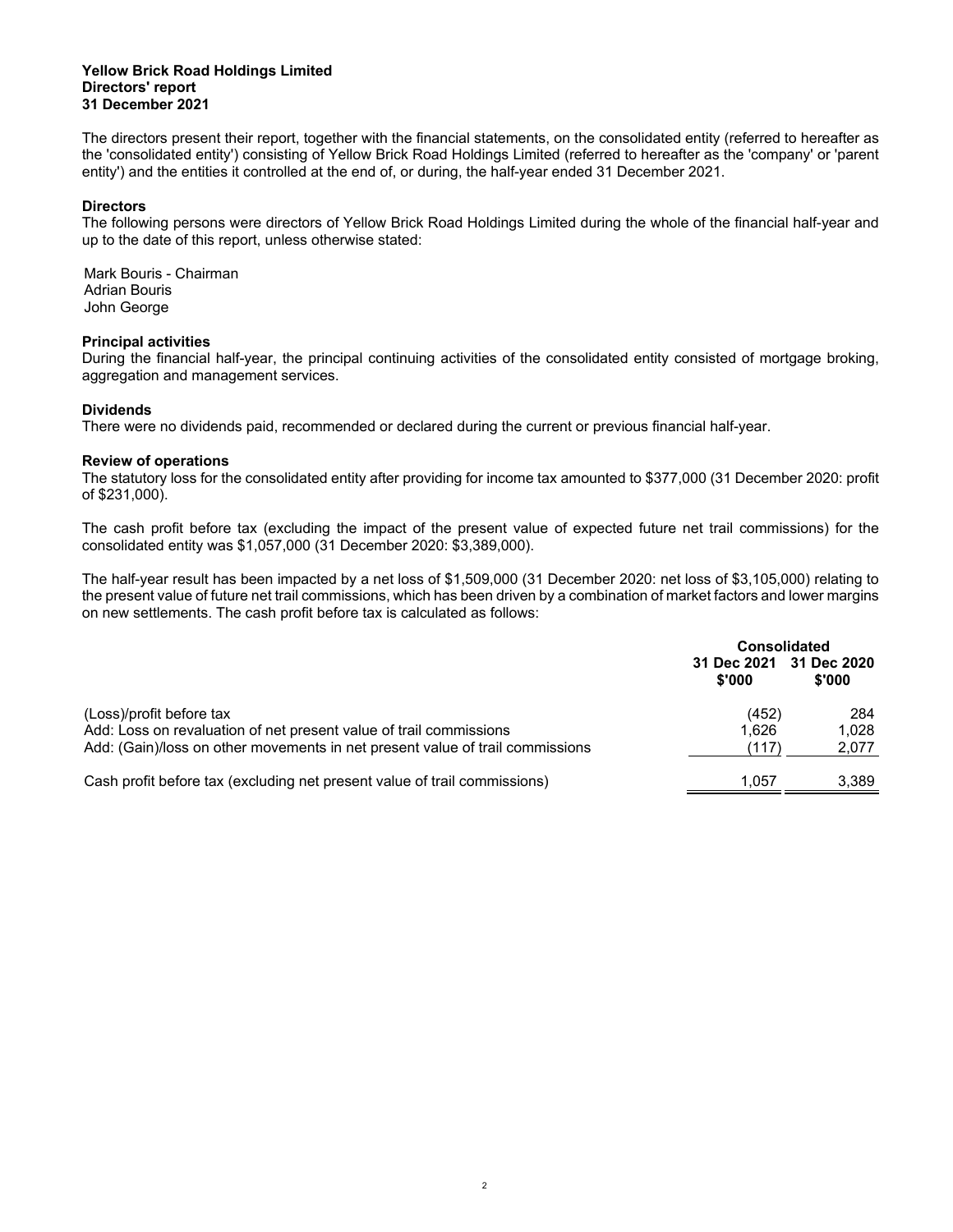#### **Yellow Brick Road Holdings Limited Directors' report 31 December 2021**

The earnings before interest, tax, depreciation and amortisation ('EBITDA') from continuing operations, adjusted for nonoperating items ('Underlying EBITDA'), was a profit of \$467,000 (31 December 2020: profit of \$980,000). This is calculated as follows:

|                                                                 | <b>Consolidated</b>   |                       |  |
|-----------------------------------------------------------------|-----------------------|-----------------------|--|
|                                                                 | 31 Dec 2021<br>\$'000 | 31 Dec 2020<br>\$'000 |  |
| (Loss)/profit after income tax                                  | (377)                 | 231                   |  |
| Add: Depreciation and amortisation*                             | 133                   | 122                   |  |
| Add: Interest expense**                                         | 120                   | 122                   |  |
| Add: Income tax (benefit)/expense                               | (75)                  | 53                    |  |
| EBITDA                                                          | (199)                 | 528                   |  |
| Less: Gain on disposal of general insurance business            |                       | (130)                 |  |
| Add: Loss after income tax expense from discontinued operations |                       |                       |  |
| Add: Non-recurring legal expenses                               | 232                   | 161                   |  |
| Add: Share of net loss from joint venture                       | 434                   | 416                   |  |
| Underlying EBITDA from continuing operations                    | 467                   | 980                   |  |

Excludes depreciation on right-of-use assets

Excludes discount unwind on trail commission payments and interest on lease liabilities

Underlying EBITDA, EBITDA and cash profit are financial measures which are not prescribed by the Australian Accounting Standards and represent profit under Australian Accounting Standards adjusted for specific items and other non-operating items. The directors consider Underlying EBITDA, EBITDA and cash profit to represent the core earnings measures of the consolidated entity.

Key features of the consolidated entity's result were:

- Statutory revenue from continuing operations increased by 60.8% to \$144,557,000 (31 December 2020: \$89,922,000)
- Receipts from customers (inclusive of GST) increased by 33.1% to \$130,342,000 (31 December 2020: \$97,910,000)
- Operating expenses increased by \$2.1 million to \$10,877,000 (31 December 2020: \$8,753,000). A significant proportion of the increase in operating expenses relate to the strategic decisions to increase investment to enhance key business areas such as rebranding, distribution expansion and the securitisation lending program.
- Cash balances decreased by \$1.5 million to \$11,021,000 (30 June 2021: \$12,506,000). The decrease includes a \$3.0 million payment for the purchase of Class C Notes in Resi Wholesale Funding ('RWF') securitisation lending program.
- Net cash after borrowings decreased by \$0.8 million to \$8,408,000 (30 June 2021: \$9,206,000)
- Borrowings reduced by \$0.7 million to \$2,613,000 (30 June 2021: \$3,300,000)
- Net tangible assets per ordinary security decreased by 5.0% to 12.90 cents (31 December 2020: 13.58 cents)
- Settlements grew by 71.2% to \$10,780 million (31 December 2020: \$6,297 million)
- Underlying loan book size increased by 7.0% to \$55,336 million (30 June 2021: \$51,717 million)
- Net present value of underlying loan book decreased by 3.5% to \$39.34 million (30 June 2021: \$40.77 million)
- Net present value of underlying loan book per ordinary share is 12.1 cents (30 June 2021: 12.6 cents)

#### **Significant changes in the state of affairs**

There were no significant changes in the state of affairs of the consolidated entity during the financial half-year.

#### **Rounding of amounts**

The company is of a kind referred to in Corporations Instrument 2016/191, issued by the Australian Securities and Investments Commission, relating to 'rounding-off'. Amounts in this report have been rounded off in accordance with that Corporations Instrument to the nearest thousand dollars, or in certain cases, the nearest dollar.

#### **Auditor's independence declaration**

A copy of the auditor's independence declaration as required under section 307C of the Corporations Act 2001 is set out immediately after this directors' report and forms part of this directors' report.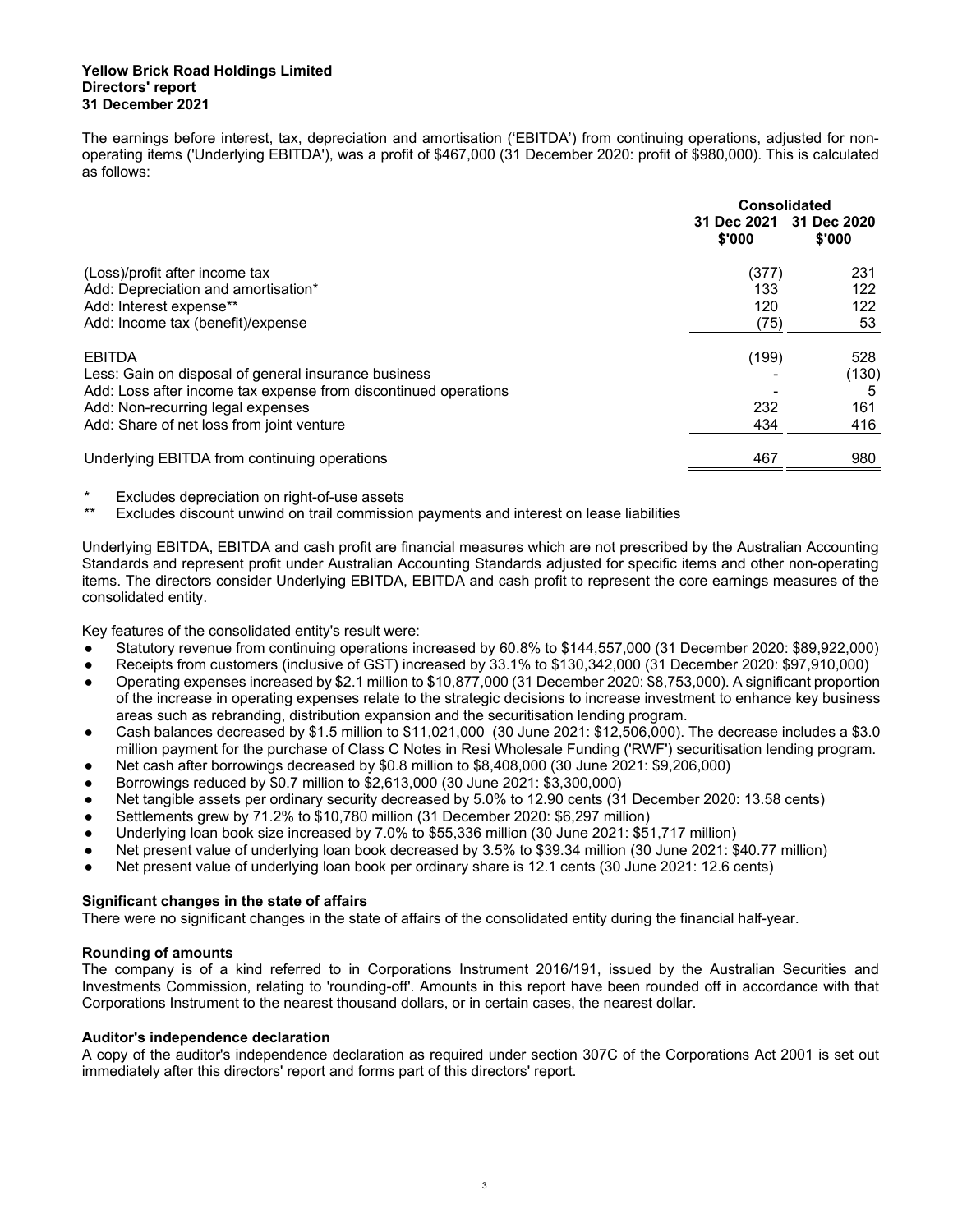#### **Yellow Brick Road Holdings Limited Directors' report 31 December 2021**

This report is made in accordance with a resolution of directors, pursuant to section 306(3)(a) of the Corporations Act 2001.

 4

On behalf of the directors

\_\_\_\_\_\_\_\_\_\_\_\_\_\_\_\_\_\_\_\_\_\_\_\_\_\_\_ Mark Bouris Executive Chairman

23 February 2022 Sydney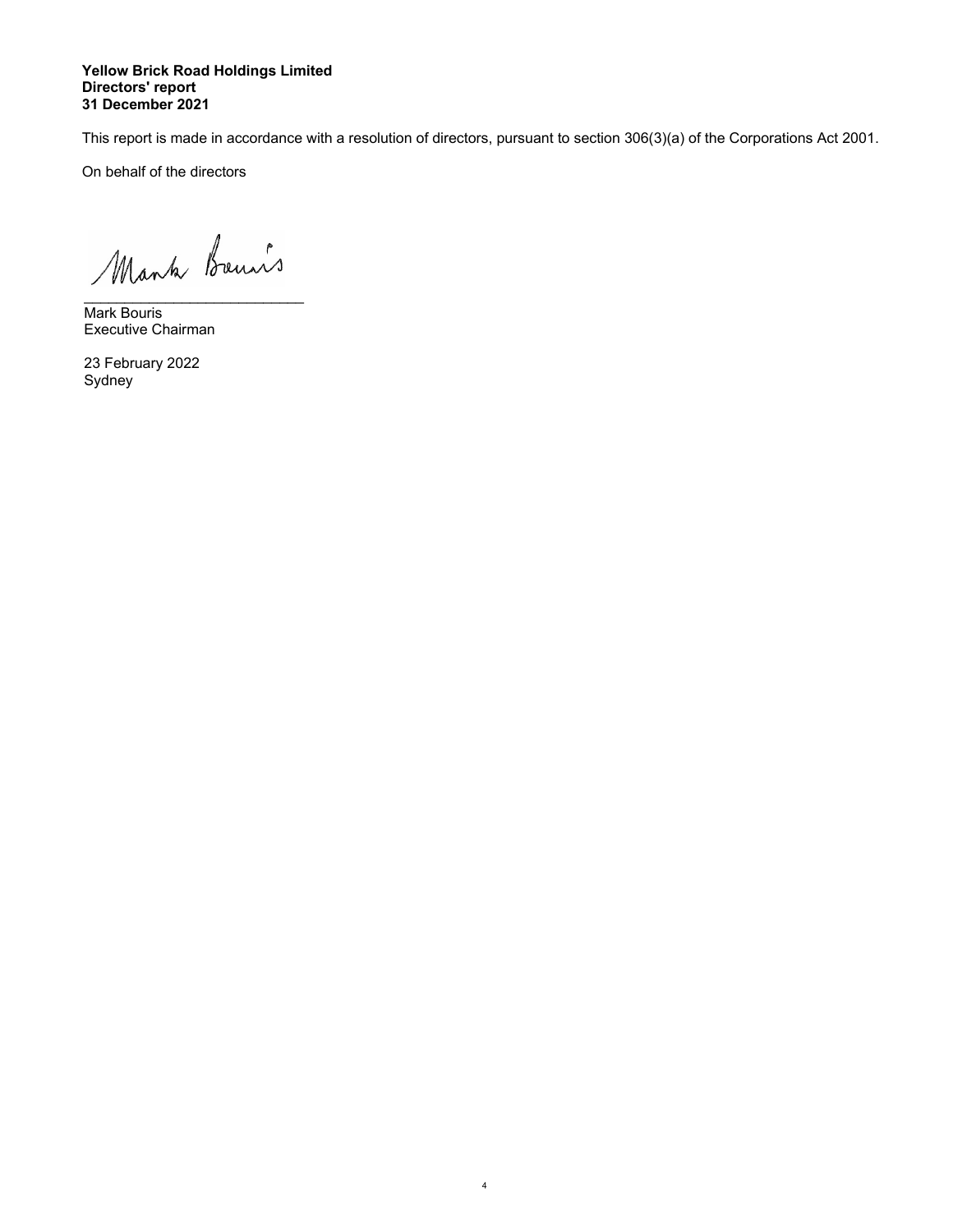

Level 17, 383 Kent Street Sydney NSW 2000

Correspondence to: Locked Bag Q800 QVB Post Office Sydney NSW 1230

**T** +61 2 8297 2400 **F** +61 2 9299 4445 **E** [info.nsw@au.gt.com](mailto:info.nsw@au.gt.com) **W** www.grantthornton.com.au

## **Auditor's Independence Declaration**

To the Directors of Yellow Brick Road Holdings Limited

In accordance with the requirements of section 307C of the *Corporations Act 2001*, as lead auditor for the review of Yellow Brick Road Holdings Limited for the half-year ended 31 December 2021, I declare that, to the best of my knowledge and belief, there have been:

- a no contraventions of the auditor independence requirements of the *Corporations Act 2001* in relation to the review; and
- b no contraventions of any applicable code of professional conduct in relation to the review.

Grant Thornton Audit Pty Ltd Chartered Accountants

M A Adam-Smith Partner – Audit & Assurance

Sydney, 23 February 2022

Grant Thornton Audit Pty Ltd ACN 130 913 594 a subsidiary or related entity of Grant Thornton Australia Ltd ABN 41 127 556 389

'Grant Thornton' refers to the brand under which the Grant Thornton member firms provide assurance, tax and advisory services to their clients and/or refers to one or more member firms, as the context requires. Grant Thornton Australia Ltd is a member firm of Grant Thornton International<br>Ltd (GTIL). GTIL and the member firms are not a worldwide partnership. GTIL another and are not liable for one another's acts or omissions. In the Australian context only, the use of the term 'Grant Thornton' may refer to Grant Thornton Australia Limited ABN 41 127 556 389 and its Australian subsidiaries and related entities. GTIL is not an Australian related entity to Grant Thornton Australia Limited.

Liability limited by a scheme approved under Professional Standards Legislation.

**www.grantthornton.com.au**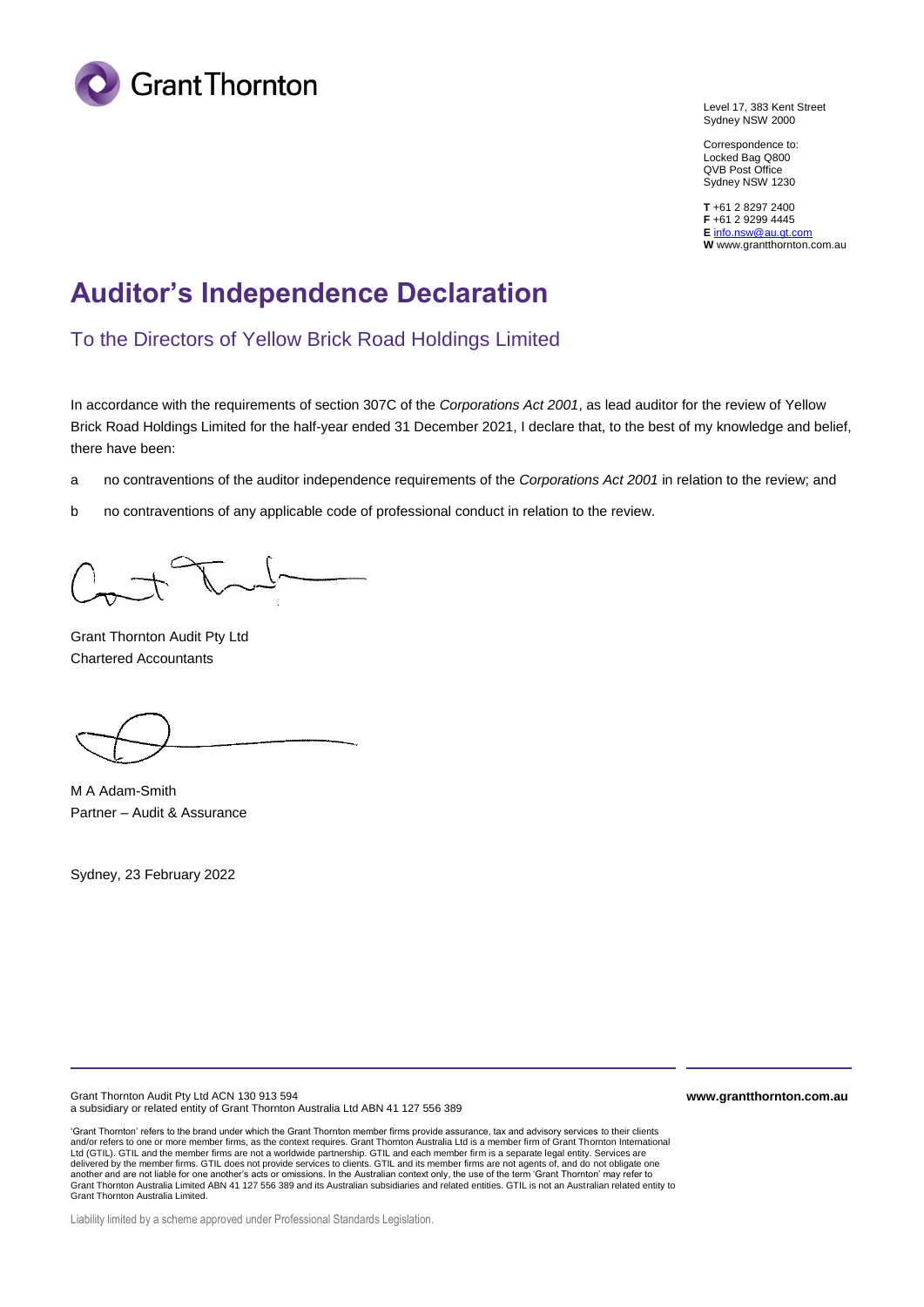#### **Yellow Brick Road Holdings Limited Statement of profit or loss and other comprehensive income For the half-year ended 31 December 2021**

|                                                                                                                                        |             | <b>Consolidated</b>   |                       |
|----------------------------------------------------------------------------------------------------------------------------------------|-------------|-----------------------|-----------------------|
|                                                                                                                                        | <b>Note</b> | 31 Dec 2021<br>\$'000 | 31 Dec 2020<br>\$'000 |
| <b>Revenue</b><br>Revenue from contracts with customers from continuing operations                                                     | 3           | 144,557               | 89,922                |
|                                                                                                                                        |             |                       |                       |
| Share of losses of joint ventures accounted for using the equity method                                                                | 9           | (434)                 | (416)                 |
| Other income                                                                                                                           |             | 28                    | 608                   |
| Interest income                                                                                                                        |             | 156                   | 19                    |
| Discount unwind on trail commission                                                                                                    |             | 8,825                 | 9,677                 |
| Total revenue and other gains                                                                                                          |             | 153,132               | 99,810                |
| <b>Expenses</b>                                                                                                                        |             |                       |                       |
| Commissions and consultancy expenses                                                                                                   |             | (134, 230)            | (81, 594)             |
| Employee benefits expense                                                                                                              |             | (6, 115)              | (4,718)               |
| Depreciation and amortisation expense                                                                                                  | 4           | (526)                 | (565)                 |
| Impairment of receivables                                                                                                              |             | (44)                  | (35)                  |
| Occupancy expenses                                                                                                                     |             | (142)                 | (227)                 |
| Other expenses                                                                                                                         |             | (4, 577)              | (3, 773)              |
| Finance costs                                                                                                                          | 4           | (7,950)               | (8,739)               |
| Total expenses                                                                                                                         |             | (153, 584)            | (99, 651)             |
| (Loss)/profit from continuing operations                                                                                               |             | (452)                 | 159                   |
| Net gain on disposal of general insurance business                                                                                     | 5           |                       | 130                   |
| (Loss)/profit before income tax benefit/(expense) from continuing operations                                                           |             | (452)                 | 289                   |
| Income tax benefit/(expense)                                                                                                           |             | 75                    | (53)                  |
| (Loss)/profit after income tax benefit/(expense) from continuing operations                                                            |             | (377)                 | 236                   |
| Loss after income tax expense from discontinued operations                                                                             | 5           |                       | (5)                   |
| (Loss)/profit after income tax benefit/(expense) for the half-year attributable to<br>the owners of Yellow Brick Road Holdings Limited |             | (377)                 | 231                   |
| Other comprehensive income for the half-year, net of tax                                                                               |             |                       |                       |
| Total comprehensive (loss)/income for the half-year attributable to the owners<br>of Yellow Brick Road Holdings Limited                |             | (377)                 | 231                   |
| Total comprehensive (loss)/income for the half-year is attributable to:<br>Continuing operations                                       |             | (377)                 | 236                   |
| Discontinued operations                                                                                                                |             |                       | (5)                   |
|                                                                                                                                        |             | (377)                 | 231                   |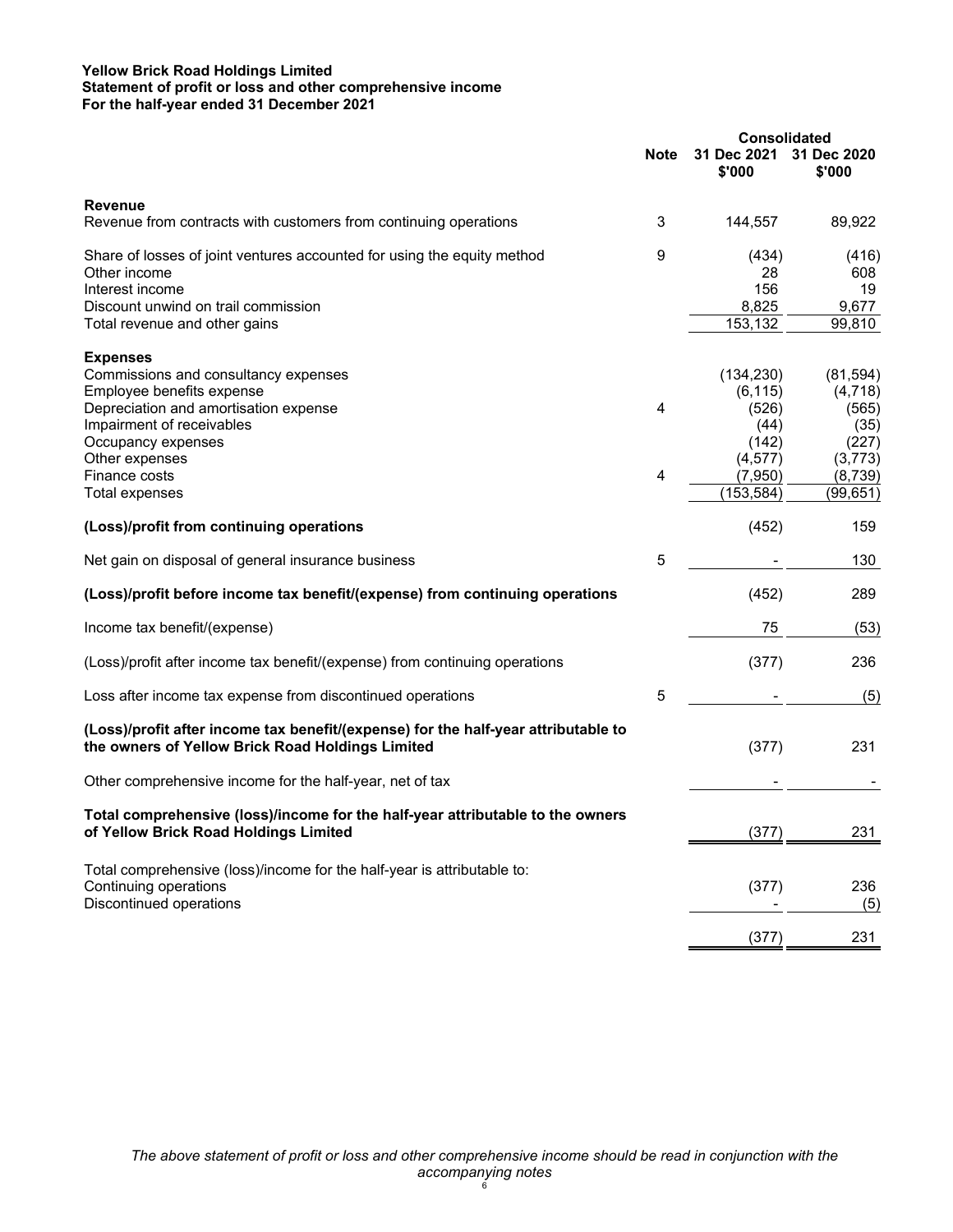#### **Yellow Brick Road Holdings Limited Statement of profit or loss and other comprehensive income For the half-year ended 31 December 2021**

|                                                                                                                                     |    | <b>Cents</b> | <b>Cents</b> |
|-------------------------------------------------------------------------------------------------------------------------------------|----|--------------|--------------|
| Earnings per share for (loss)/profit from continuing operations attributable to<br>the owners of Yellow Brick Road Holdings Limited |    |              |              |
| Basic earnings per share                                                                                                            | 17 | (0.12)       | 0.07         |
| Diluted earnings per share                                                                                                          | 17 | (0.12)       | 0.07         |
| Earnings per share for loss from discontinued operations attributable to the<br>owners of Yellow Brick Road Holdings Limited        |    |              |              |
| Basic earnings per share                                                                                                            | 17 |              |              |
| Diluted earnings per share                                                                                                          | 17 |              |              |
| Earnings per share for (loss)/profit attributable to the owners of Yellow Brick<br><b>Road Holdings Limited</b>                     |    |              |              |
| Basic earnings per share                                                                                                            | 17 | (0.12)       | 0.07         |
| Diluted earnings per share                                                                                                          | 17 | (0.12)       | 0.07         |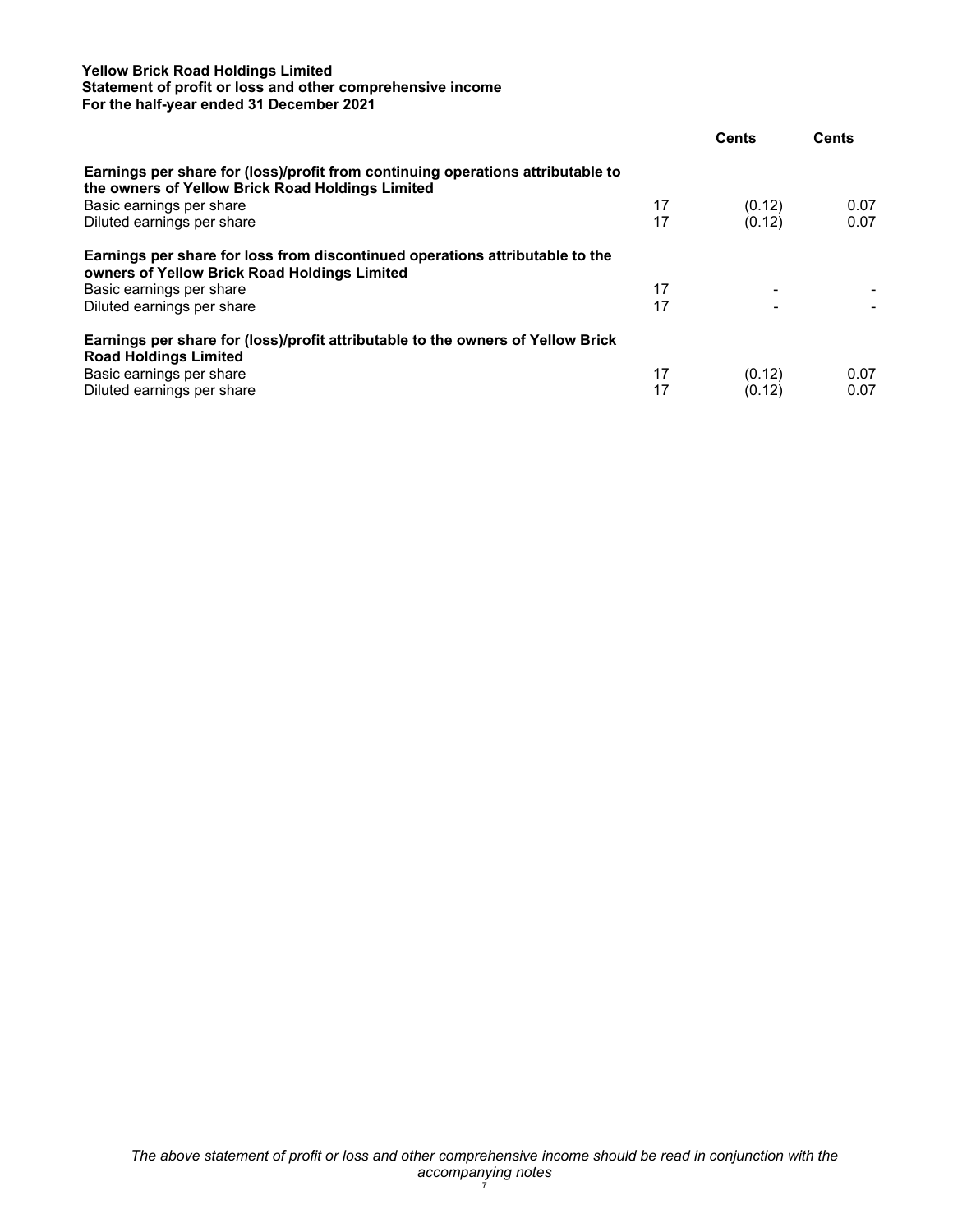|                                                             | <b>Consolidated</b> |                       |                       |
|-------------------------------------------------------------|---------------------|-----------------------|-----------------------|
|                                                             | <b>Note</b>         | 31 Dec 2021<br>\$'000 | 30 Jun 2021<br>\$'000 |
| <b>Assets</b>                                               |                     |                       |                       |
| <b>Current assets</b>                                       |                     |                       |                       |
| Cash and cash equivalents                                   |                     | 11,021                | 12,506                |
| Trade and other receivables                                 | 6                   | 22,550                | 20,823                |
| Contract assets - trail commissions                         | $\overline{7}$      | 78,207                | 72,089                |
| Deposits                                                    |                     | 468                   | 474                   |
| Prepayments                                                 |                     | 889                   | 1,710                 |
| <b>Total current assets</b>                                 |                     | 113,135               | 107,602               |
| <b>Non-current assets</b>                                   |                     |                       |                       |
| Contract assets - trail commissions                         | 7                   | 302,950               | 276,005               |
| Loan receivable from Resi Wholesale Funding Warehouse Trust | 8                   | 3,000                 |                       |
| Investments accounted for using the equity method           | 9                   | 1,120                 | 1,554                 |
| Right-of-use assets                                         | 10                  | 3,350                 | 203                   |
| Plant and equipment                                         |                     | 161                   | 132                   |
| Intangibles                                                 |                     | 238                   | 218                   |
| Prepayments                                                 |                     | 1,635                 | 1,245                 |
| Total non-current assets                                    |                     | 312,454               | 279,357               |
| <b>Total assets</b>                                         |                     | 425,589               | 386,959               |
| <b>Liabilities</b>                                          |                     |                       |                       |
| <b>Current liabilities</b>                                  |                     |                       |                       |
| Trade and other payables                                    | 11                  | 97,036                | 88,484                |
| <b>Contract liabilities</b>                                 |                     | 2,392                 | 1,948                 |
| Borrowings                                                  | 12                  | 950                   | 1,163                 |
| Lease liabilities                                           |                     | 688                   | 157                   |
| Provisions                                                  |                     | 1,014                 | 1,083                 |
| <b>Total current liabilities</b>                            |                     | 102,080               | 92,835                |
| <b>Non-current liabilities</b>                              |                     |                       |                       |
| Trade and other payables                                    | 11                  | 274,618               | 246,709               |
| <b>Contract liabilities</b>                                 |                     | 1,000                 | 1,200                 |
| Borrowings                                                  | 12                  | 1,663                 | 2,137                 |
| Lease liabilities                                           |                     | 2,720                 | 72                    |
| Deferred tax<br>Provisions                                  |                     | 280<br>69             | 355<br>136            |
| Total non-current liabilities                               |                     | 280,350               | 250,609               |
|                                                             |                     |                       |                       |
| <b>Total liabilities</b>                                    |                     | 382,430               | 343,444               |
| <b>Net assets</b>                                           |                     | 43,159                | 43,515                |
| <b>Equity</b>                                               |                     |                       |                       |
| Issued capital                                              | 13                  | 112,470               | 112,450               |
| Reserves                                                    |                     | 2,213                 | 2,212                 |
| <b>Accumulated losses</b>                                   |                     | (71, 524)             | (71, 147)             |
| <b>Total equity</b>                                         |                     | 43,159                | 43,515                |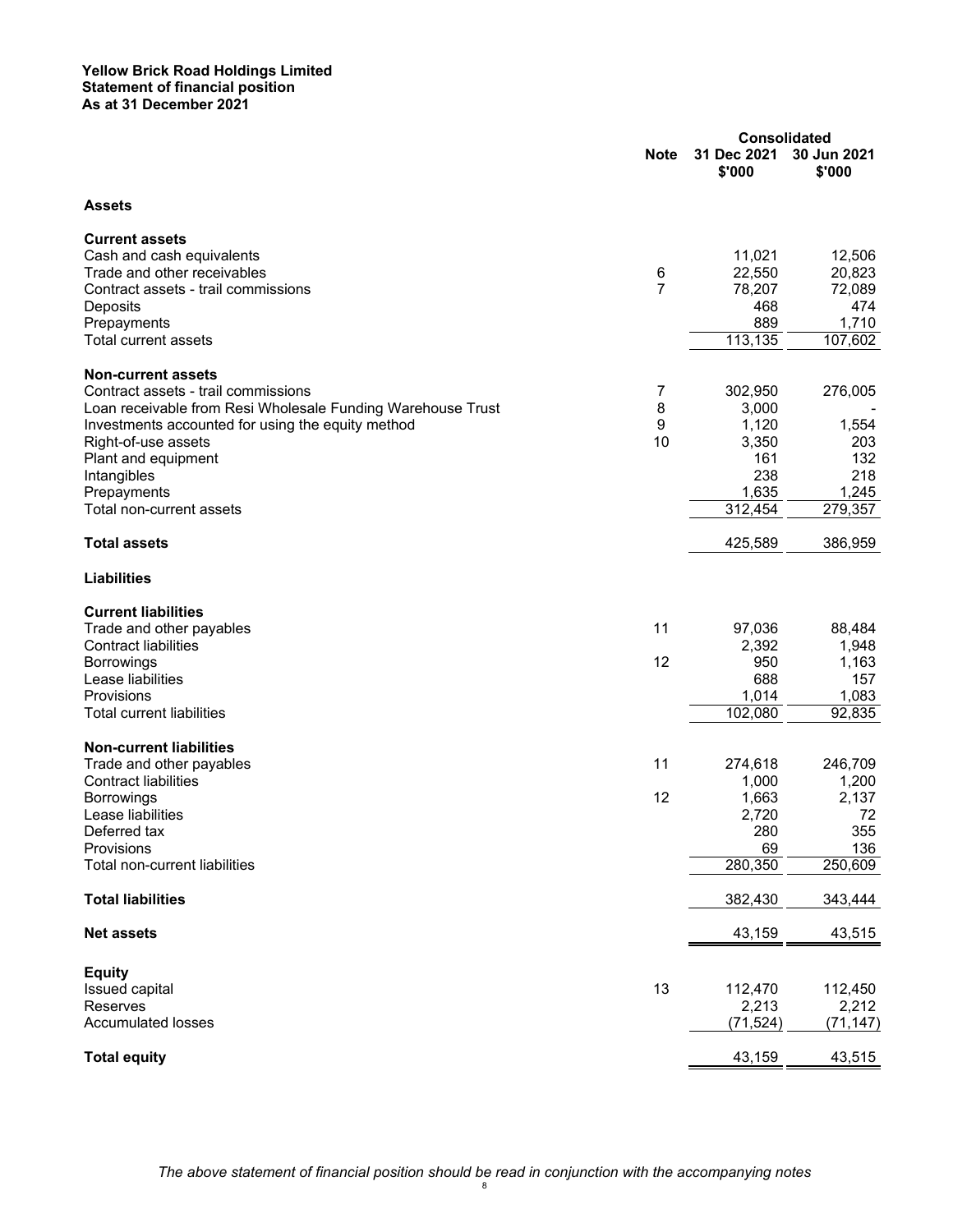#### **Yellow Brick Road Holdings Limited Statement of changes in equity For the half-year ended 31 December 2021**

| <b>Consolidated</b>                                                                                                                          | <b>Issued</b><br>capital<br>\$'000 | <b>Reserves</b><br>\$'000 | <b>Accumulated</b><br><b>losses</b><br>\$'000 | <b>Total equity</b><br>\$'000 |
|----------------------------------------------------------------------------------------------------------------------------------------------|------------------------------------|---------------------------|-----------------------------------------------|-------------------------------|
| Balance at 1 July 2020                                                                                                                       | 112,457                            | 2,206                     | (70, 687)                                     | 43,976                        |
| Profit after income tax expense for the half-year<br>Other comprehensive income for the half-year, net of tax                                |                                    |                           | 231                                           | 231                           |
| Total comprehensive income for the half-year                                                                                                 |                                    |                           | 231                                           | 231                           |
| Transactions with owners in their capacity as owners:<br>Share-based payments<br>Share buy back                                              | (7)                                | 3                         |                                               | 3<br>(7)                      |
| Balance at 31 December 2020                                                                                                                  | 112,450                            | 2,209                     | (70, 456)                                     | 44,203                        |
|                                                                                                                                              |                                    |                           |                                               |                               |
| <b>Consolidated</b>                                                                                                                          | <b>Issued</b><br>capital<br>\$'000 | <b>Reserves</b><br>\$'000 | <b>Accumulated</b><br><b>losses</b><br>\$'000 | <b>Total equity</b><br>\$'000 |
| Balance at 1 July 2021                                                                                                                       | 112,450                            | 2,212                     | (71, 147)                                     | 43,515                        |
| Loss after income tax benefit for the half-year<br>Other comprehensive income for the half-year, net of tax                                  |                                    |                           | (377)                                         |                               |
| Total comprehensive loss for the half-year                                                                                                   |                                    |                           | (377)                                         |                               |
| Transactions with owners in their capacity as owners:<br>Contributions of equity, net of transaction costs (note 13)<br>Share-based payments | 20                                 | 1                         |                                               | (377)<br>(377)<br>20          |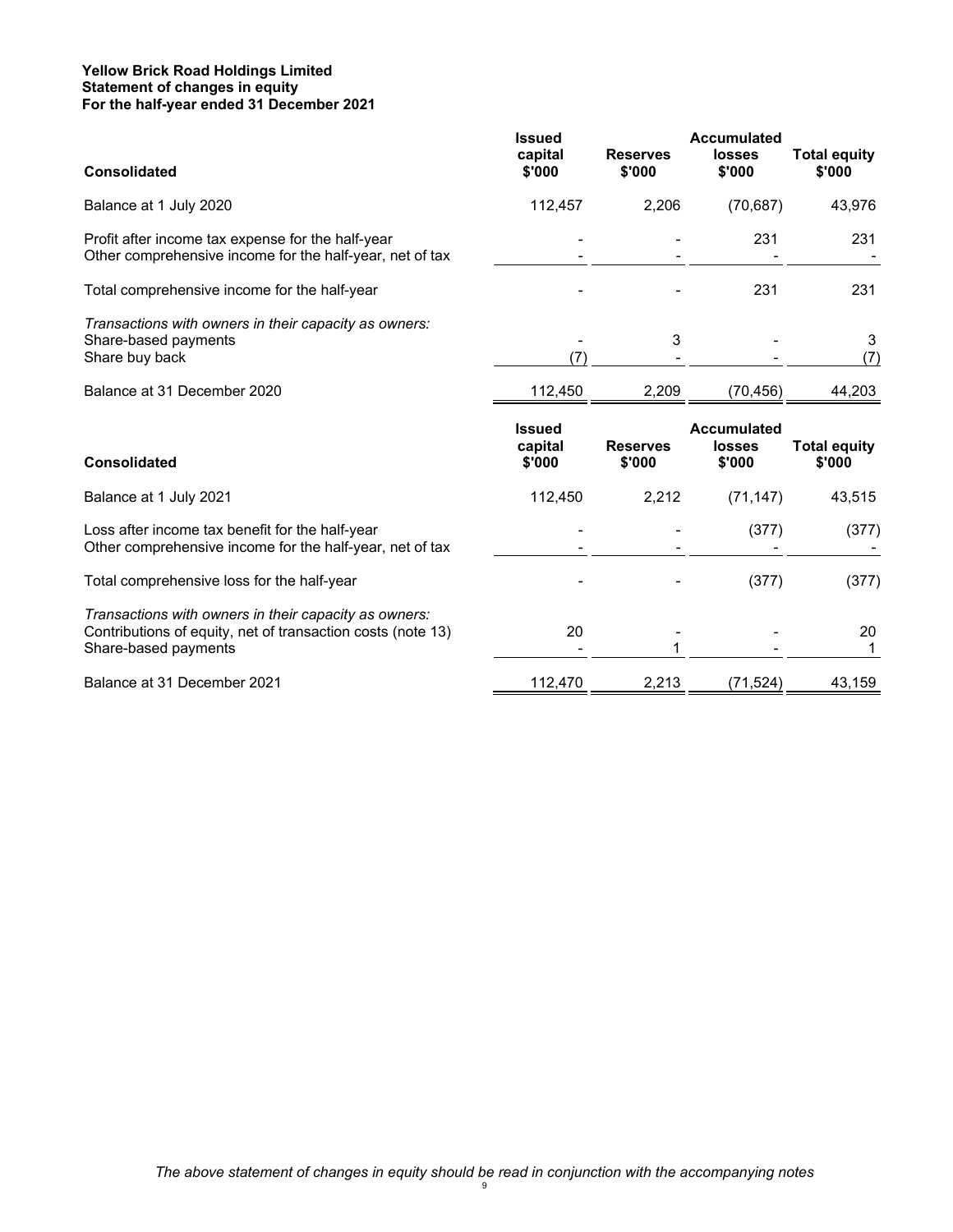#### **Yellow Brick Road Holdings Limited Statement of cash flows For the half-year ended 31 December 2021**

|                                                                       | <b>Consolidated</b> |                       |                       |
|-----------------------------------------------------------------------|---------------------|-----------------------|-----------------------|
|                                                                       | <b>Note</b>         | 31 Dec 2021<br>\$'000 | 31 Dec 2020<br>\$'000 |
| Cash flows from operating activities                                  |                     |                       |                       |
| Receipts from customers (inclusive of GST)                            |                     | 130,342               | 97,910                |
| Payments to suppliers and employees (inclusive of GST)                |                     | (127, 855)            | (98,441)              |
|                                                                       |                     | 2,487                 | (531)                 |
| Interest received                                                     |                     | 43                    | 18                    |
| Interest and other finance costs paid                                 |                     | (179)                 | (144)                 |
| Net cash from/(used in) operating activities                          |                     | 2,351                 | (657)                 |
| Cash flows from investing activities                                  |                     |                       |                       |
| Payments for plant and equipment                                      |                     | (59)                  | (8)                   |
| Payments for intangibles                                              |                     | (121)                 |                       |
| Proceeds from disposal of investments                                 |                     |                       | 2,500                 |
| Proceeds from disposal of business                                    | 5                   | 479                   | 629                   |
| Loans to Resi Wholesale Funding Warehouse Trust                       | 8                   | (3,000)               |                       |
| Net cash (used in)/from investing activities                          |                     | (2,701)               | 3,121                 |
| Cash flows from financing activities                                  |                     |                       |                       |
| Repayment of borrowings                                               |                     | (687)                 | (1,000)               |
| Repayment of lease liabilities                                        |                     | (448)                 | (581)                 |
| Payments for share buy-backs                                          |                     |                       | (7)                   |
| Net cash used in financing activities                                 |                     | (1, 135)              | (1,588)               |
| Net (decrease)/increase in cash and cash equivalents                  |                     | (1,485)               | 876                   |
| Cash and cash equivalents at the beginning of the financial half-year |                     | 12,506                | 11,327                |
| Cash and cash equivalents at the end of the financial half-year       |                     | 11,021                | 12,203                |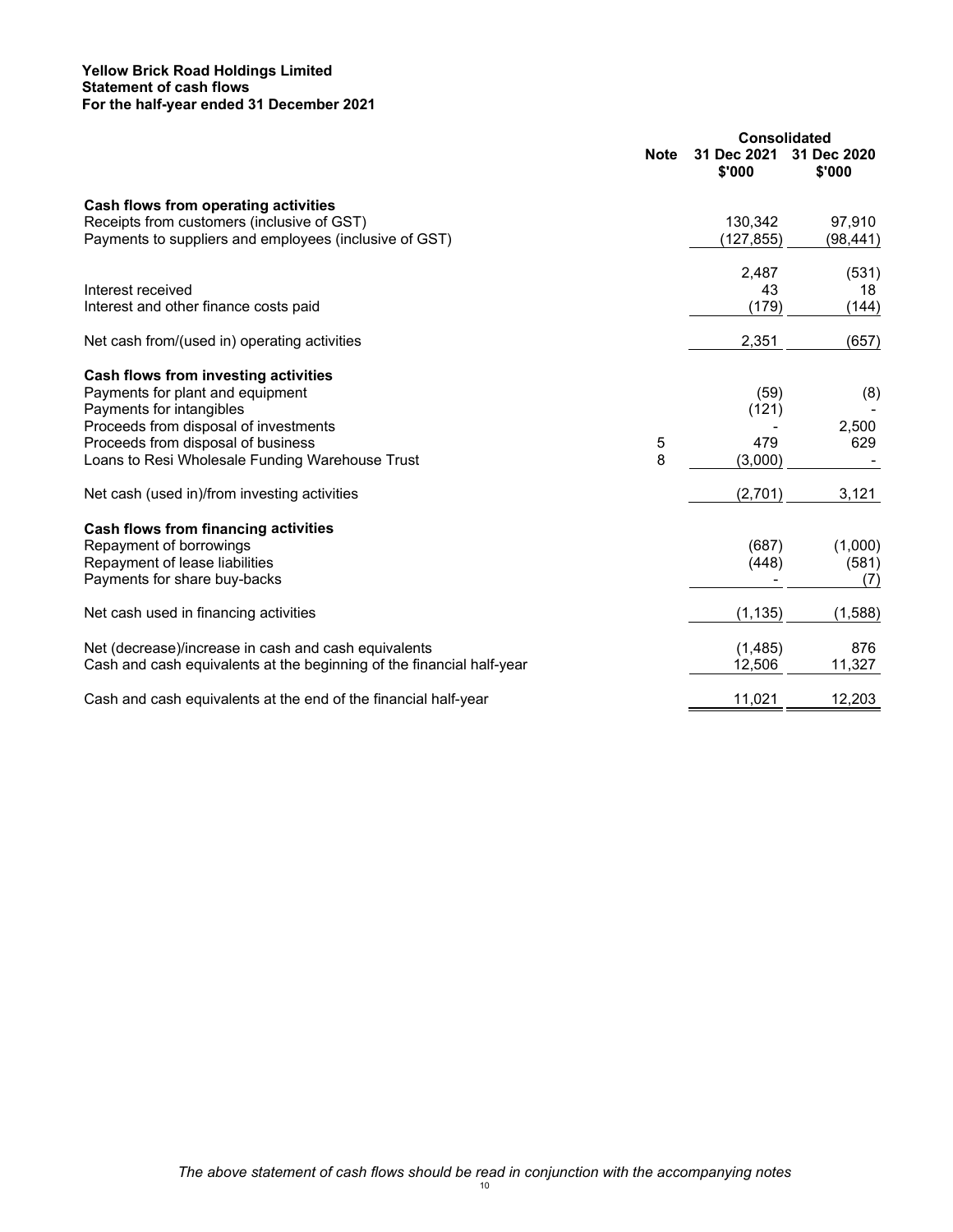#### **Yellow Brick Road Holdings Limited Notes to the financial statements 31 December 2021**

#### **Note 1. Significant accounting policies**

These general purpose financial statements for the interim half-year reporting period ended 31 December 2021 have been prepared in accordance with Australian Accounting Standard AASB 134 'Interim Financial Reporting' and the Corporations Act 2001, as appropriate for for-profit oriented entities. Compliance with AASB 134 ensures compliance with International Financial Reporting Standard IAS 34 'Interim Financial Reporting'.

These general purpose financial statements do not include all the notes of the type normally included in annual financial statements. Accordingly, these financial statements are to be read in conjunction with the annual report for the year ended 30 June 2021 and any public announcements made by the company during the interim reporting period in accordance with the continuous disclosure requirements of the Corporations Act 2001.

The principal accounting policies adopted are consistent with those of the previous financial year and corresponding interim reporting period, except for the policies stated below.

#### **New or amended Accounting Standards and Interpretations adopted**

The consolidated entity has adopted all of the new or amended Accounting Standards and Interpretations issued by the Australian Accounting Standards Board ('AASB') that are mandatory for the current reporting period.

Any new or amended Accounting Standards or Interpretations that are not yet mandatory have not been early adopted.

#### **Comparatives**

Comparatives have been realigned where necessary, to be consistent with current year presentation. There was no effect on profit, net assets or equity.

#### **Note 2. Operating segments**

#### *Identification of reportable operating segments*

After the disposal of its Wealth Management operations in May 2019, the consolidated entity is now organised into one operating segment operated predominantly in Australia, being 'Lending' that includes the rendering of mortgage broking services, aggregation and management services. This assessment is based on the internal reports that are reviewed and used by the Board of Directors (who are identified as the Chief Operating Decision Makers ('CODM')) in assessing performance and in determining the allocation of resources. Accordingly, the information provided in this Interim Report reflects the one operating segment.

The CODM reviews various revenue and operating result metrics for each segment.

The information reported to the CODM is on at least a monthly basis.

#### *Geographical information*

All revenue was derived from customers in Australia and all non-current assets were held in Australia.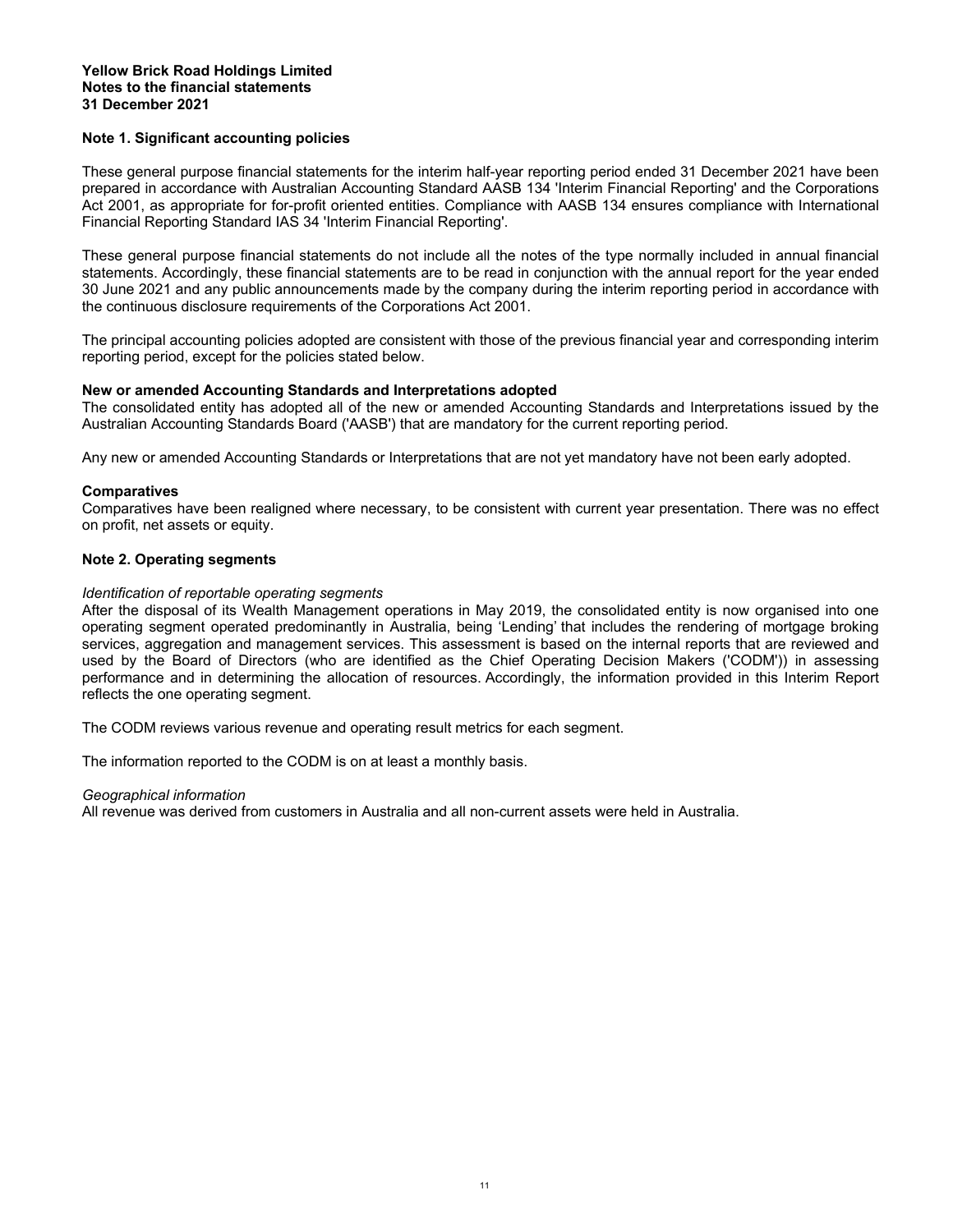## **Note 3. Revenue from contracts with customers**

|                                                                                                     |                       | <b>Consolidated</b>           |
|-----------------------------------------------------------------------------------------------------|-----------------------|-------------------------------|
|                                                                                                     | 31 Dec 2021<br>\$'000 | 31 Dec 2020<br>\$'000         |
| From continuing operations                                                                          |                       |                               |
| Lending                                                                                             | 144,557               | 89,922                        |
| The disaggregation of revenue from contracts with customers is as follows:                          |                       |                               |
|                                                                                                     |                       | <b>Consolidated</b>           |
|                                                                                                     | 31 Dec 2021<br>\$'000 | 31 Dec 2020<br>\$'000         |
| Major product lines:                                                                                |                       |                               |
| Mortgage broking services - origination commissions                                                 | 64,441                | 37,334                        |
| Mortgage broking services - trailing commissions                                                    | 74,063                | 47,078                        |
| Mortgage broking services - professional fees and services                                          | 4,838                 | 3,745                         |
| Sponsorship revenue                                                                                 | 808                   | 1,480                         |
| Mortgage management fees                                                                            | 207                   | 285                           |
| Service fees for Resi Wholesale Funding                                                             | 200                   |                               |
| Total revenue from contracts from continuing operations                                             | 144,557               | 89,922                        |
| From discontinued operations:                                                                       |                       |                               |
| Investment and wealth management services                                                           |                       | 26                            |
| Life Insurance broking services - upfront                                                           |                       | $\overline{7}$                |
| Life Insurance broking services - trail                                                             |                       | 24                            |
| General insurance services - upfront                                                                |                       | (4)                           |
| General insurance services - renewal commission                                                     |                       | (6)                           |
| Professional and service fees<br>Total revenue from contracts from discontinued operations (note 5) |                       | $\overline{\mathbf{c}}$<br>49 |
|                                                                                                     |                       |                               |
|                                                                                                     | 144,557               | 89,971                        |
| Geographical regions:                                                                               |                       |                               |
| Australia under continued operations                                                                | 144,557               | 89,922                        |
| Australia under discontinued operations (note 5)                                                    |                       | 49                            |
|                                                                                                     | 144,557               | 89,971                        |
|                                                                                                     |                       |                               |
| Timing of revenue recognition:                                                                      |                       |                               |
| Services transferred at a point in time under continued operations                                  | 144,150               | 89,637                        |
| Services transferred over a period of time under continued operations                               | 407                   | 285                           |
| Services transferred at a point in time under discontinued operations (note 5)                      |                       | 49                            |
|                                                                                                     | 144.557               | 89,971                        |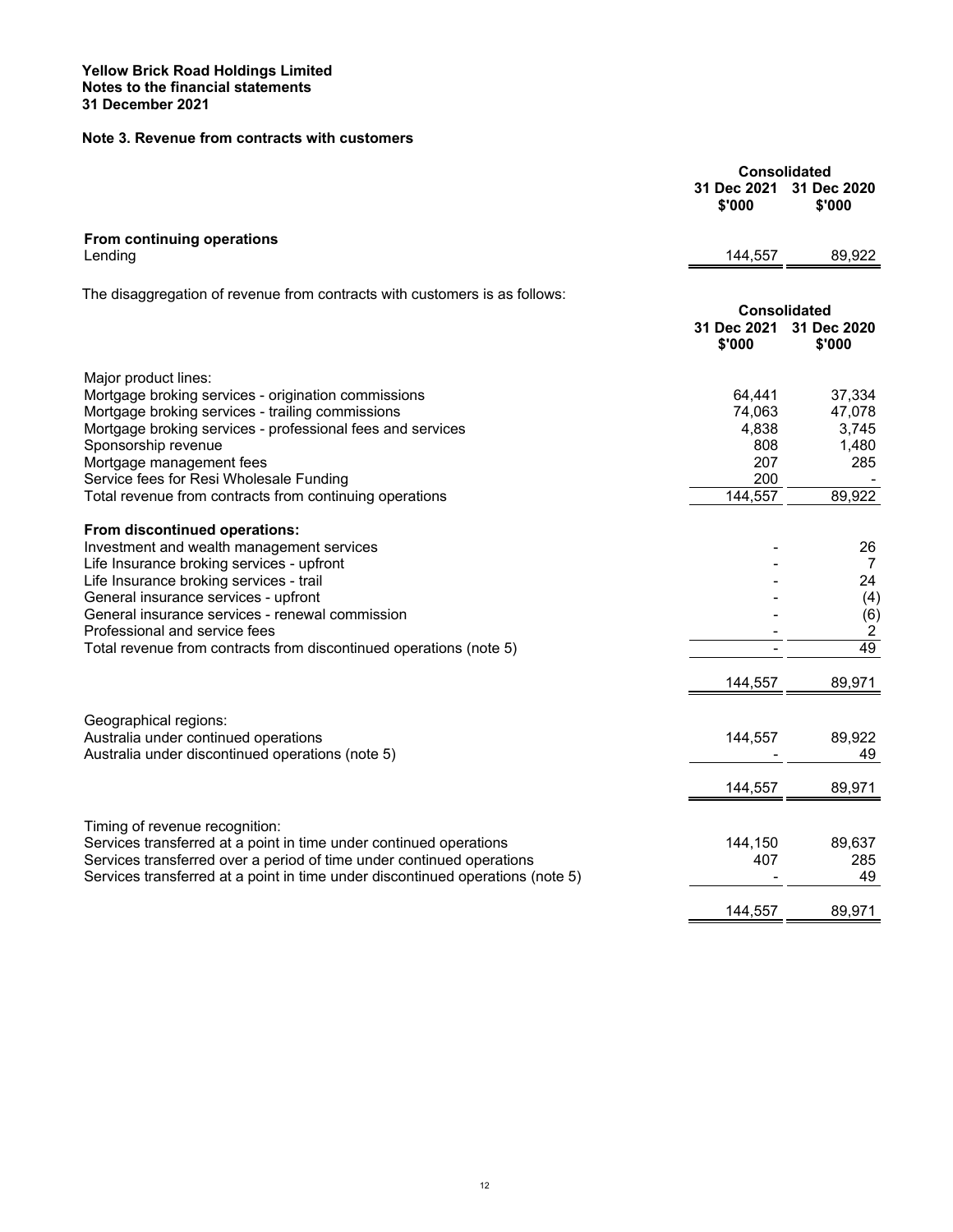#### **Note 4. Expenses**

|                                                                                                                                                                                            | <b>Consolidated</b><br>31 Dec 2021<br>\$'000 | 31 Dec 2020<br>\$'000 |
|--------------------------------------------------------------------------------------------------------------------------------------------------------------------------------------------|----------------------------------------------|-----------------------|
| (Loss)/profit before income tax from continuing operations includes the following specific<br>expenses:                                                                                    |                                              |                       |
| Depreciation<br>Leasehold improvements<br>Office equipment<br>Right-of-use assets                                                                                                          | 3<br>29<br>393                               | 1<br>20<br>443        |
| Total depreciation                                                                                                                                                                         | 425                                          | 464                   |
| Amortisation<br>Software                                                                                                                                                                   | 101                                          | 101                   |
| Total depreciation and amortisation                                                                                                                                                        | 526                                          | 565                   |
| Finance costs<br>Interest and finance charges paid/payable on borrowings<br>Interest and finance charges paid/payable on lease liabilities<br>Discount unwind on trail commission payments | 120<br>59<br>7,771                           | 122<br>22<br>8,595    |
| Finance costs expensed                                                                                                                                                                     | 7,950                                        | 8,739                 |
| Marketing expenses<br>Consultancy expenses                                                                                                                                                 | 821<br>777                                   | 405<br>717            |

#### **Note 5. Discontinued operations**

#### *Description (prior period)*

On 16 May 2019, the consolidated entity entered into a sale agreement and strategic alliance with Sequoia Financial Group Limited (ASX: SEQ) in relation to the head office operational and business functions that comprise its Yellow Brick Road Wealth Division. The total consideration for the sale was \$1,906,000, of which the company received \$468,000 by June 2020, and the final three instalments of \$479,000 each were received on October 2020, March 2021 and September 2021.

The consolidated entity entered into a sale agreement and strategic alliance with Steadfast Group Limited (ASX: SDF) in relation to the head office operational and business functions that comprise its general insurance business. The total consideration for the sale was \$150,000, of which the company received the full amount in August 2020. The net gain on disposal of the general insurance business amounting to \$130,000 (net of disposal costs) is included in profit or loss as at 30 June 2021.

Particulars of sale of General Insurance business:

|                                     |                                  | <b>Consolidated</b> |  |
|-------------------------------------|----------------------------------|---------------------|--|
|                                     | 31 Dec 2021 31 Dec 2020<br>\$000 | \$'000              |  |
| Sale consideration                  | -                                | 150                 |  |
| Costs directly associated with sale | -                                | (20)                |  |
| Profit on sale                      |                                  | 130                 |  |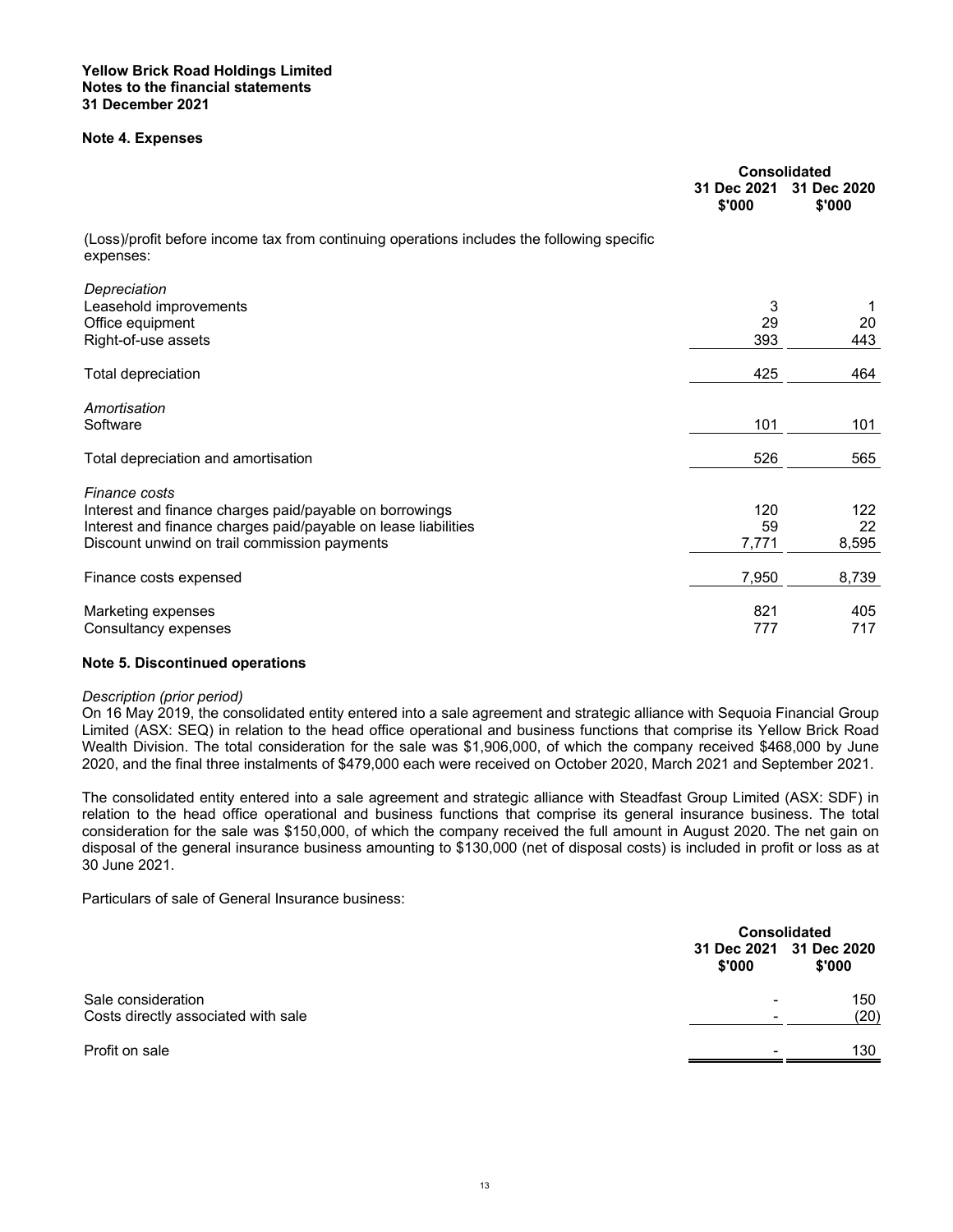#### **Yellow Brick Road Holdings Limited Notes to the financial statements 31 December 2021**

## **Note 5. Discontinued operations (continued)**

## *Financial performance information*

|                                                            |                       | <b>Consolidated</b>   |  |
|------------------------------------------------------------|-----------------------|-----------------------|--|
|                                                            | 31 Dec 2021<br>\$'000 | 31 Dec 2020<br>\$'000 |  |
| Revenue                                                    |                       |                       |  |
| Wealth management (note 3)                                 |                       | 49                    |  |
| Expenses                                                   |                       |                       |  |
| Commissions and consultancy expenses                       |                       | (17)                  |  |
| Employee benefits expense                                  |                       | (5)                   |  |
| Other expenses                                             |                       | (32)                  |  |
| <b>Total expenses</b>                                      |                       | (54)                  |  |
| Loss before income tax expense                             |                       | (5)                   |  |
| Income tax expense                                         |                       |                       |  |
| Loss after income tax expense from discontinued operations |                       | (5)                   |  |
| Cash flow information                                      |                       |                       |  |
|                                                            | <b>Consolidated</b>   |                       |  |
|                                                            | 31 Dec 2021<br>\$'000 | 31 Dec 2020<br>\$'000 |  |
| Net cash used in operating activities                      |                       | (101)                 |  |
|                                                            |                       |                       |  |
| Note 6. Trade and other receivables                        |                       |                       |  |
|                                                            | <b>Consolidated</b>   |                       |  |
|                                                            | 31 Dec 2021<br>\$'000 | 30 Jun 2021<br>\$'000 |  |
| <b>Current assets</b>                                      |                       |                       |  |
| Trade receivables                                          | 1,031                 | 1,087                 |  |
| Less: Allowance for expected credit losses                 | (278)                 | (423)                 |  |
|                                                            | 753                   | 664                   |  |
|                                                            |                       |                       |  |

| Other receivables | 260    | 754    |
|-------------------|--------|--------|
| Revenue accrual   | 21.537 | 19.405 |
|                   | 21.797 | 20.159 |
|                   |        |        |

22,550 20,823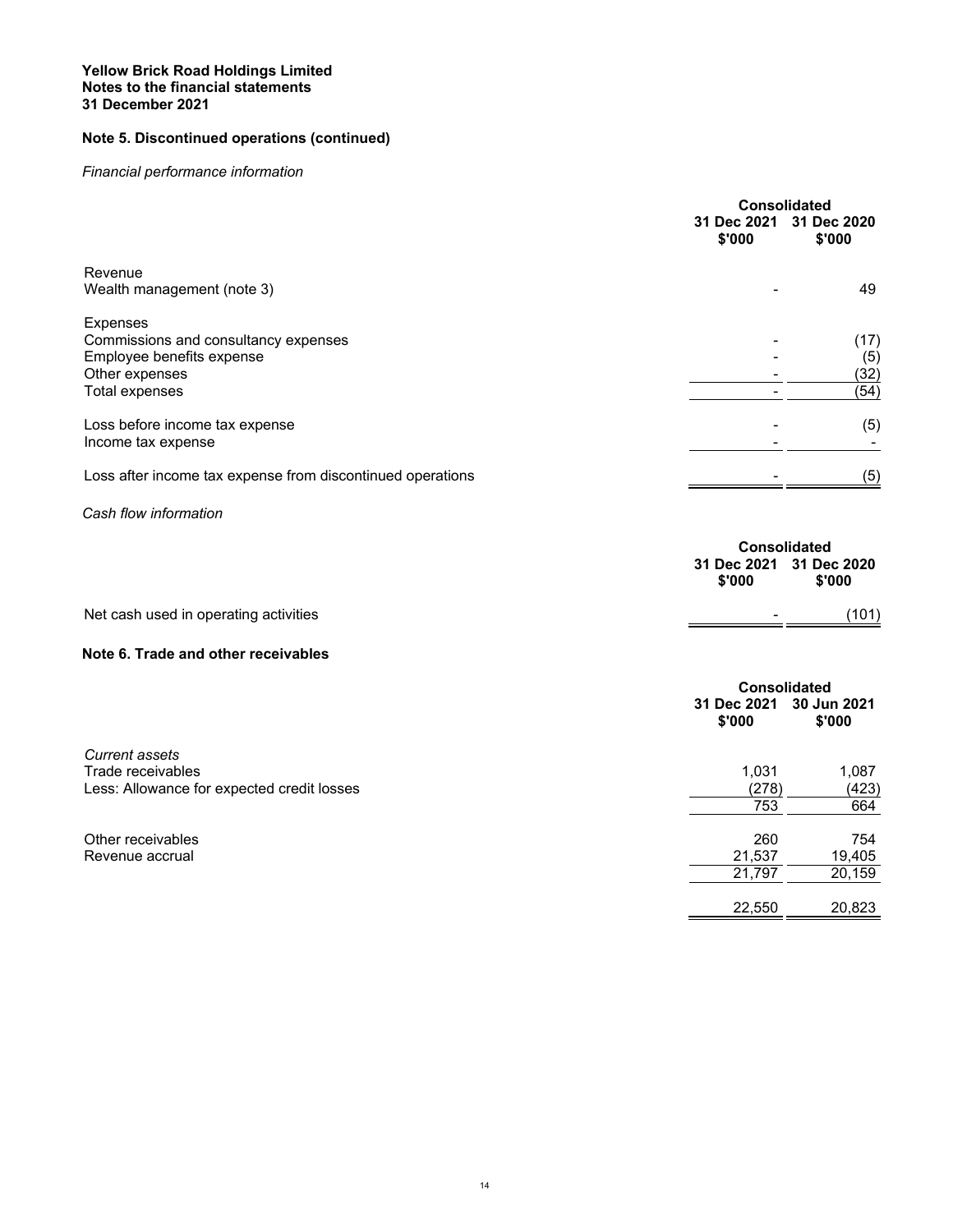## **Note 7. Contract assets - trail commissions**

|                                          | <b>Consolidated</b><br>30 Jun 2021<br>31 Dec 2021<br>\$'000<br>\$'000 |         |
|------------------------------------------|-----------------------------------------------------------------------|---------|
| <b>Current assets</b><br>Contract assets | 78,207                                                                | 72,089  |
| Non-current assets<br>Contract assets    | 302,950                                                               | 276,005 |
|                                          | 381,157                                                               | 348.094 |

Reconciliation of the written down values at the beginning and end of the current financial half-year are set out below:

|                                                            | <b>Consolidated</b>            |                                  |
|------------------------------------------------------------|--------------------------------|----------------------------------|
|                                                            | 31 Dec 2021<br>\$'000          | 30 Jun 2021<br>\$'000            |
| Opening balance<br>Additions - new settlements<br>Run offs | 348.094<br>75.042<br>(41, 979) | 372,368<br>101,128<br>(125, 402) |
| Closing balance                                            | 381,157                        | 348,094                          |

#### **Note 8. Loan receivable from Resi Wholesale Funding Warehouse Trust**

|        | <b>Consolidated</b>     |  |
|--------|-------------------------|--|
| \$'000 | \$'000                  |  |
| 3,000  |                         |  |
|        | 31 Dec 2021 30 Jun 2021 |  |

In July 2021, the consolidated entity investment in \$3 million of Class C notes in the Resi Wholesale Funding Warehouse Trust No.1. The notes attract a coupon rate of 10% per annum.

#### **Note 9. Investments accounted for using the equity method**

|                                                                                                                                                         | Consolidated          |                       |
|---------------------------------------------------------------------------------------------------------------------------------------------------------|-----------------------|-----------------------|
|                                                                                                                                                         | 31 Dec 2021<br>\$'000 | 30 Jun 2021<br>\$'000 |
| Non-current assets                                                                                                                                      |                       |                       |
| Investment in joint venture Resi Wholesale Funding                                                                                                      | 1,120                 | 1,554                 |
| Reconciliation<br>Reconciliation of the carrying amounts at the beginning and end of the current and previous<br>financial half-year are set out below: |                       |                       |
| Opening carrying amount                                                                                                                                 | 1,554                 | 425                   |
| Additions                                                                                                                                               |                       | 2.120                 |
| Loss after income tax                                                                                                                                   | (434)                 | (991)                 |
| Closing carrying amount                                                                                                                                 | 1,120                 | 1,554                 |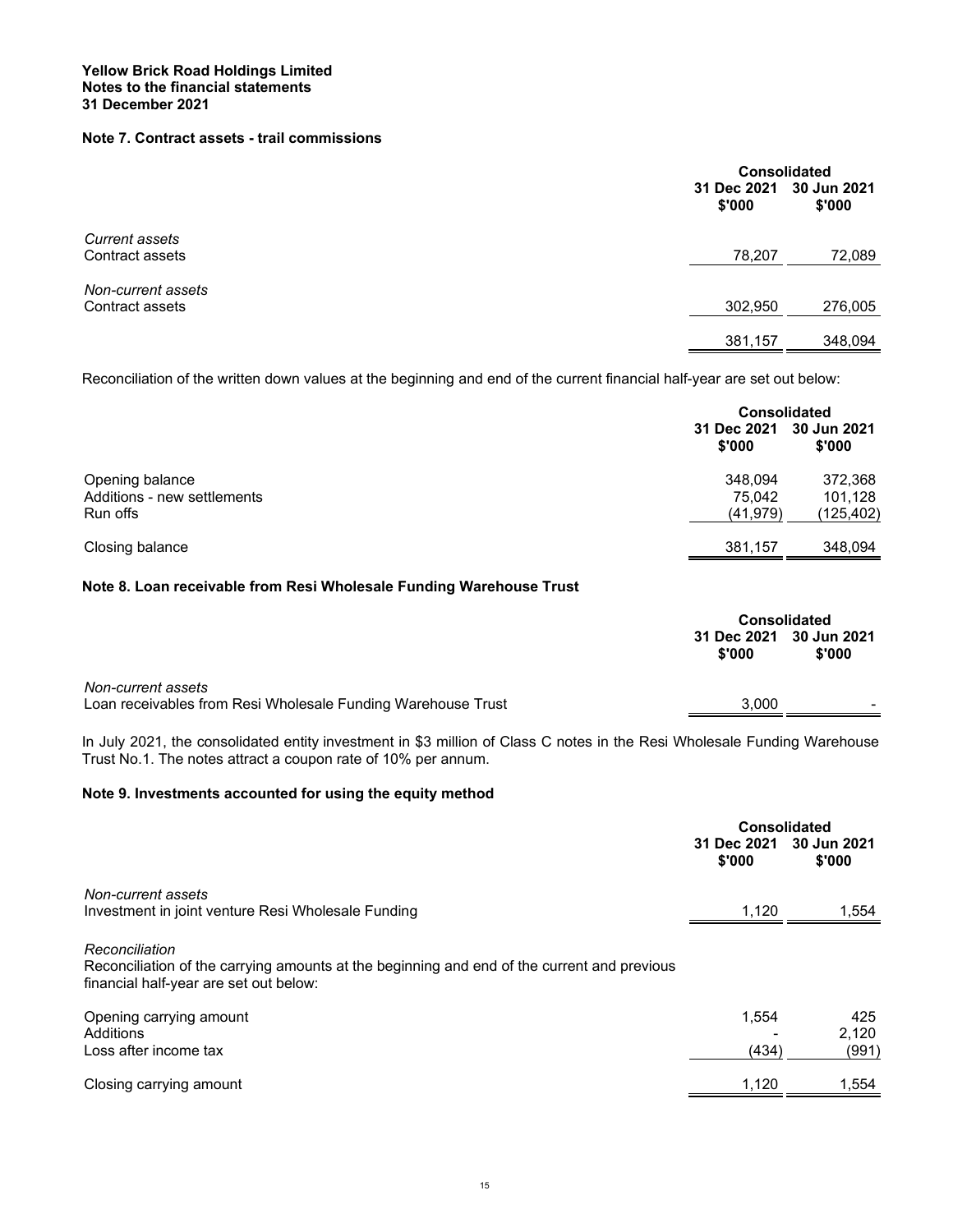#### **Note 9. Investments accounted for using the equity method (continued)**

The consolidated entity's 50% share of the net tangible assets of the joint venture is \$8,204,000 as at 31 December 2021 (30 June 2021: \$8,629,000) which is not reflected in the carrying value above.

#### **Note 10. Right-of-use assets**

|                                                       |                                   | <b>Consolidated</b> |  |
|-------------------------------------------------------|-----------------------------------|---------------------|--|
|                                                       | 31 Dec 2021 30 Jun 2021<br>\$'000 | \$'000              |  |
| Non-current assets                                    |                                   |                     |  |
| Right-of-use assets<br>Less: Accumulated depreciation | 5.278<br>(1,928)                  | 1,947<br>(1, 744)   |  |
|                                                       | 3,350                             | 203                 |  |

The consolidated entity leases land and buildings for its offices under agreements expiring between 1 to 5 years with, in some cases, options to extend. The leases have various escalation clauses. On renewal, the terms of the leases are renegotiated.

#### *Reconciliations*

Reconciliations of the written down values at the beginning and end of the current financial half-year are set out below:

| <b>Consolidated</b>         | Office<br>premises<br>\$'000 | <b>Others</b><br>\$'000 | Total<br>\$'000 |
|-----------------------------|------------------------------|-------------------------|-----------------|
| Balance at 1 July 2021      | 155                          | 48                      | 203             |
| Additions                   | 3.540                        | -                       | 3.540           |
| Depreciation expense        | (385)                        | (8)                     | (393)           |
| Balance at 31 December 2021 | 3.310                        | 40                      | 3,350           |

#### **Note 11. Trade and other payables**

|                            |                       | <b>Consolidated</b>   |  |
|----------------------------|-----------------------|-----------------------|--|
|                            | 31 Dec 2021<br>\$'000 | 30 Jun 2021<br>\$'000 |  |
| <b>Current liabilities</b> |                       |                       |  |
| Trade payables             | 2,038                 | 2,571                 |  |
| Trail commission payables  | 69,443                | 63,455                |  |
| Accrued branch commissions | 21,783                | 19,458                |  |
| Accrued expenses           | 1,358                 | 1,217                 |  |
| Clawback payables          | 320                   | 159                   |  |
| Other payables             | 2,094                 | 1,624                 |  |
|                            | 97,036                | 88,484                |  |
| Non-current liabilities    |                       |                       |  |
| Trade payables             | 2,049                 | 2,533                 |  |
| Trail commission payables  | 272,376               | 243,866               |  |
| Clawback payables          | 193                   | 310                   |  |
|                            | 274,618               | 246,709               |  |
|                            | 371,654               | 335,193               |  |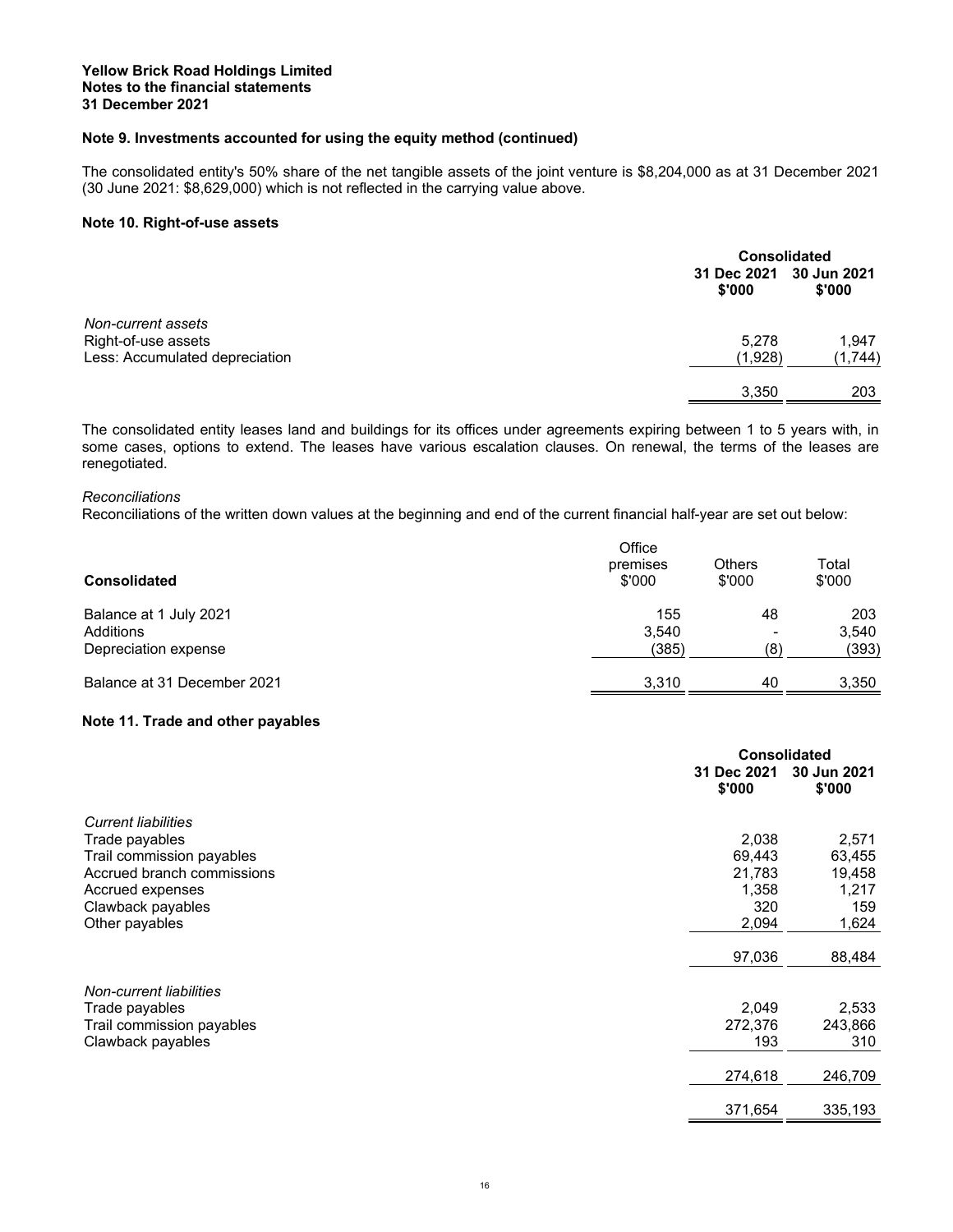#### **Yellow Brick Road Holdings Limited Notes to the financial statements 31 December 2021**

## **Note 12. Borrowings**

|                                                                                   | 31 Dec 2021<br>\$'000 | <b>Consolidated</b><br>30 Jun 2021<br>\$'000 |  |
|-----------------------------------------------------------------------------------|-----------------------|----------------------------------------------|--|
| <b>Current liabilities</b>                                                        |                       |                                              |  |
| Bank loans                                                                        | 950                   | 1,163                                        |  |
| Non-current liabilities                                                           |                       |                                              |  |
| <b>Bank loans</b>                                                                 | 1,663                 | 2,137                                        |  |
|                                                                                   | 2,613                 | 3,300                                        |  |
| <b>Total secured liabilities</b><br>The total secured liabilities are as follows: |                       |                                              |  |

|            |                                   | <b>Consolidated</b> |  |
|------------|-----------------------------------|---------------------|--|
|            | 31 Dec 2021 30 Jun 2021<br>\$'000 | \$'000              |  |
| Bank loans | 4.613                             | 5,300               |  |
|            |                                   |                     |  |

#### *Assets pledged as security*

Bank loan facilities are financed by the Commonwealth Bank of Australia which are secured by a first ranking charge over all present and future acquired property of the consolidated entity.

*Financing arrangements* 

Unrestricted access was available at the reporting date to the following lines of credit:

|                              |                                   | <b>Consolidated</b> |  |
|------------------------------|-----------------------------------|---------------------|--|
|                              | 31 Dec 2021 30 Jun 2021<br>\$'000 | \$'000              |  |
| <b>Total facilities</b>      |                                   |                     |  |
| <b>Bank loans</b>            | 4,613                             | 5,300               |  |
| Used at the reporting date   |                                   |                     |  |
| <b>Bank loans</b>            | 2,613                             | 3,300               |  |
| Unused at the reporting date |                                   |                     |  |
| <b>Bank loans</b>            | 2,000                             | 2,000               |  |
|                              |                                   |                     |  |

## **Note 13. Issued capital**

|                              | <b>Consolidated</b> |                                                                  |         |         |
|------------------------------|---------------------|------------------------------------------------------------------|---------|---------|
|                              | <b>Shares</b>       | 31 Dec 2021 30 Jun 2021 31 Dec 2021 30 Jun 2021<br><b>Shares</b> | \$'000  | \$'000  |
| Ordinary shares - fully paid |                     | 324,563,266 324,277,552                                          | 112,470 | 112.450 |
|                              |                     |                                                                  |         |         |

## *Movements in ordinary share capital*

| <b>Details</b>                        | Date                        | <b>Shares</b>          | <b>Issue price</b> | \$'000        |
|---------------------------------------|-----------------------------|------------------------|--------------------|---------------|
| Balance<br>Shares issued to employees | 1 July 2021<br>28 July 2021 | 324,277,552<br>285,714 | \$0.07             | 112.450<br>20 |
| Balance                               | 31 December 2021            | 324,563,266            |                    | 112.470       |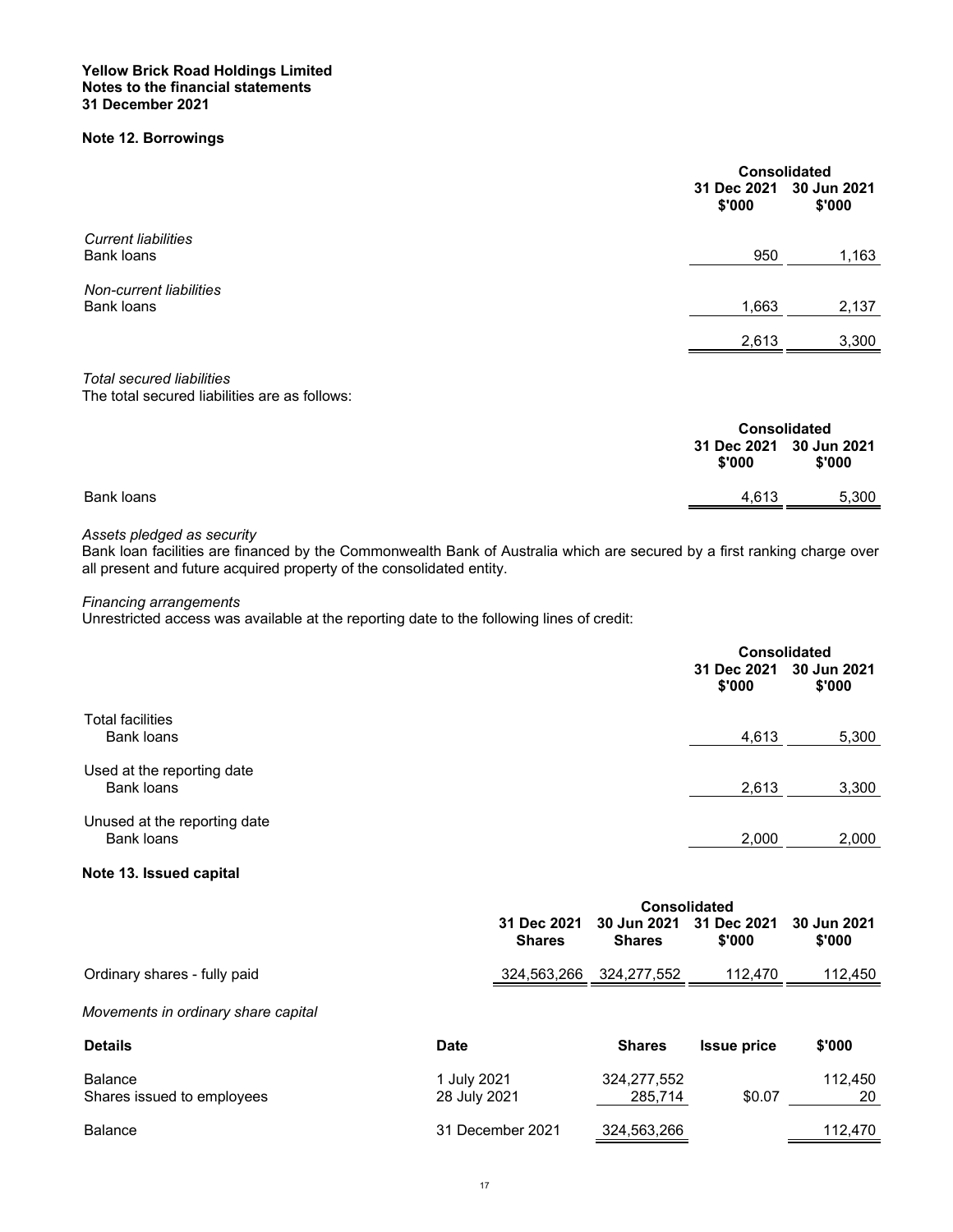#### **Note 14. Dividends**

There were no dividends paid, recommended or declared during the current or previous financial half-year.

#### **Note 15. Fair value measurement**

Unless otherwise stated, the carrying amounts of financial instruments reflect their fair value. The carrying amounts of trade and other receivables and trade and other payables approximate their fair values due to their short term nature. The fair value of financial liabilities is estimated by discounting the remaining contractual maturities at the current market interest rate that is available for similar financial liabilities.

#### **Note 16. Contingent liabilities**

The consolidated entity has provided bank guarantees as at 31 December 2021 of \$1,085,000 (30 June 2021: \$1,085,000).

There are outstanding legal actions between the company and its controlled entities and third parties as at 31 December 2021. The consolidated entity has notified its insurance carrier of all relevant litigation and believes that any damages (other than exemplary damages) that may be awarded against the consolidated entity, in addition to its costs incurred in connection with the actions, will be covered by its insurance policies where such policies are in place. Where there are no policies in place, provisions are made for known obligations where the existence of a liability is probable and can be reasonably quantified. As the outcomes of these actions remain uncertain, contingent liabilities exist for possible amounts eventually payable that are in excess of the amounts covered for by the insurance policies in place or of the amounts provided for.

#### **Note 17. Earnings per share**

|                                                                                                                                                                       | <b>Consolidated</b><br>31 Dec 2021<br>\$'000 | 31 Dec 2020<br>\$'000   |
|-----------------------------------------------------------------------------------------------------------------------------------------------------------------------|----------------------------------------------|-------------------------|
| Earnings per share for (loss)/profit from continuing operations<br>(Loss)/profit after income tax attributable to the owners of Yellow Brick Road Holdings<br>Limited | (377                                         | 236                     |
|                                                                                                                                                                       | <b>Number</b>                                | <b>Number</b>           |
| Weighted average number of ordinary shares used in calculating basic earnings per share                                                                               | 324,521,341                                  | 324,331,895             |
| Adjustments for calculation of diluted earnings per share:<br>Performance rights over ordinary shares                                                                 |                                              | 535,573                 |
| Weighted average number of ordinary shares used in calculating diluted earnings per share                                                                             |                                              | 324,521,341 324,867,468 |
|                                                                                                                                                                       | <b>Cents</b>                                 | <b>Cents</b>            |
| Basic earnings per share<br>Diluted earnings per share                                                                                                                | (0.12)<br>(0.12)                             | 0.07<br>0.07            |
|                                                                                                                                                                       | Consolidated<br>31 Dec 2021<br>\$'000        | 31 Dec 2020<br>\$'000   |
| Earnings per share for loss from discontinued operations<br>Loss after income tax attributable to the owners of Yellow Brick Road Holdings Limited                    |                                              | (5)                     |
|                                                                                                                                                                       | <b>Number</b>                                | <b>Number</b>           |
| Weighted average number of ordinary shares used in calculating basic earnings per share                                                                               | 324,521,341                                  | 324,331,895             |
| Weighted average number of ordinary shares used in calculating diluted earnings per share                                                                             | 324,521,341                                  | 324,331,895             |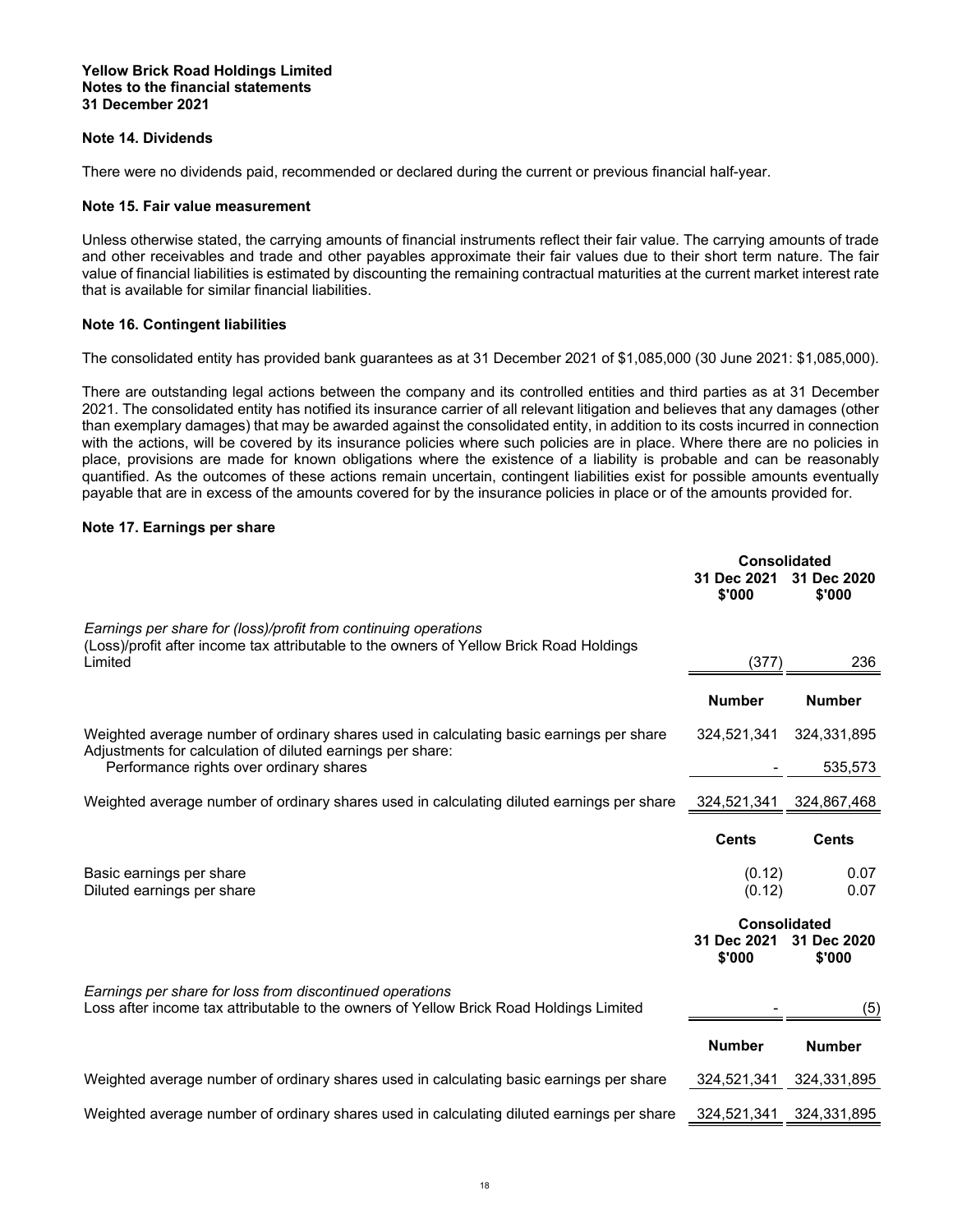#### **Note 17. Earnings per share (continued)**

|                                                                                                                                                       | <b>Cents</b>                                 | <b>Cents</b>          |
|-------------------------------------------------------------------------------------------------------------------------------------------------------|----------------------------------------------|-----------------------|
| Basic earnings per share<br>Diluted earnings per share                                                                                                |                                              |                       |
|                                                                                                                                                       | <b>Consolidated</b><br>31 Dec 2021<br>\$'000 | 31 Dec 2020<br>\$'000 |
| Earnings per share for (loss)/profit<br>(Loss)/profit after income tax attributable to the owners of Yellow Brick Road Holdings<br>Limited            | (377)                                        | 231                   |
|                                                                                                                                                       | <b>Number</b>                                | <b>Number</b>         |
| Weighted average number of ordinary shares used in calculating basic earnings per share<br>Adjustments for calculation of diluted earnings per share: | 324,521,341                                  | 324,331,895           |
| Performance rights over ordinary shares                                                                                                               |                                              | 535,573               |
| Weighted average number of ordinary shares used in calculating diluted earnings per share                                                             | 324,521,341                                  | 324,867,468           |
|                                                                                                                                                       | <b>Cents</b>                                 | <b>Cents</b>          |
| Basic earnings per share<br>Diluted earnings per share                                                                                                | (0.12)<br>(0.12)                             | 0.07<br>0.07          |

92,307 performance rights over ordinary shares are not included in the calculation of diluted earnings per share because they are antidilutive for the half-year ended 31 December 2021. These rights could potentially dilute basic earnings per share in the future.

#### **Note 18. Events after the reporting period**

The consequences of the Coronavirus (COVID-19) pandemic are continuing to be felt around the world, and its impact on the consolidated entity, if any, has been reflected in its published results to date. Whilst it would appear that control measures and related government policies, including the roll out of the vaccine, have started to mitigate the risks caused by COVID-19, given the recent broad ranging impact of the Omicron variant, it is not possible at this time to state that the pandemic will not subsequently impact the consolidated entity's operations going forward. Management continues to monitor the situation both locally and internationally.

The consolidated entity's 50% owned joint venture, Resi Wholesale Funding Pty Limited has secured a limit increase and availability period extension in respect of the debt facility provided to the trustee of the Resi Wholesale Funding Warehouse Trust No.1. The availability period is extended to 21 February 2023 and the facility increased to \$450,000,000 respectively.

No other matter or circumstance has arisen since 31 December 2021 that has significantly affected, or may significantly affect the consolidated entity's operations, the results of those operations, or the consolidated entity's state of affairs in future financial years.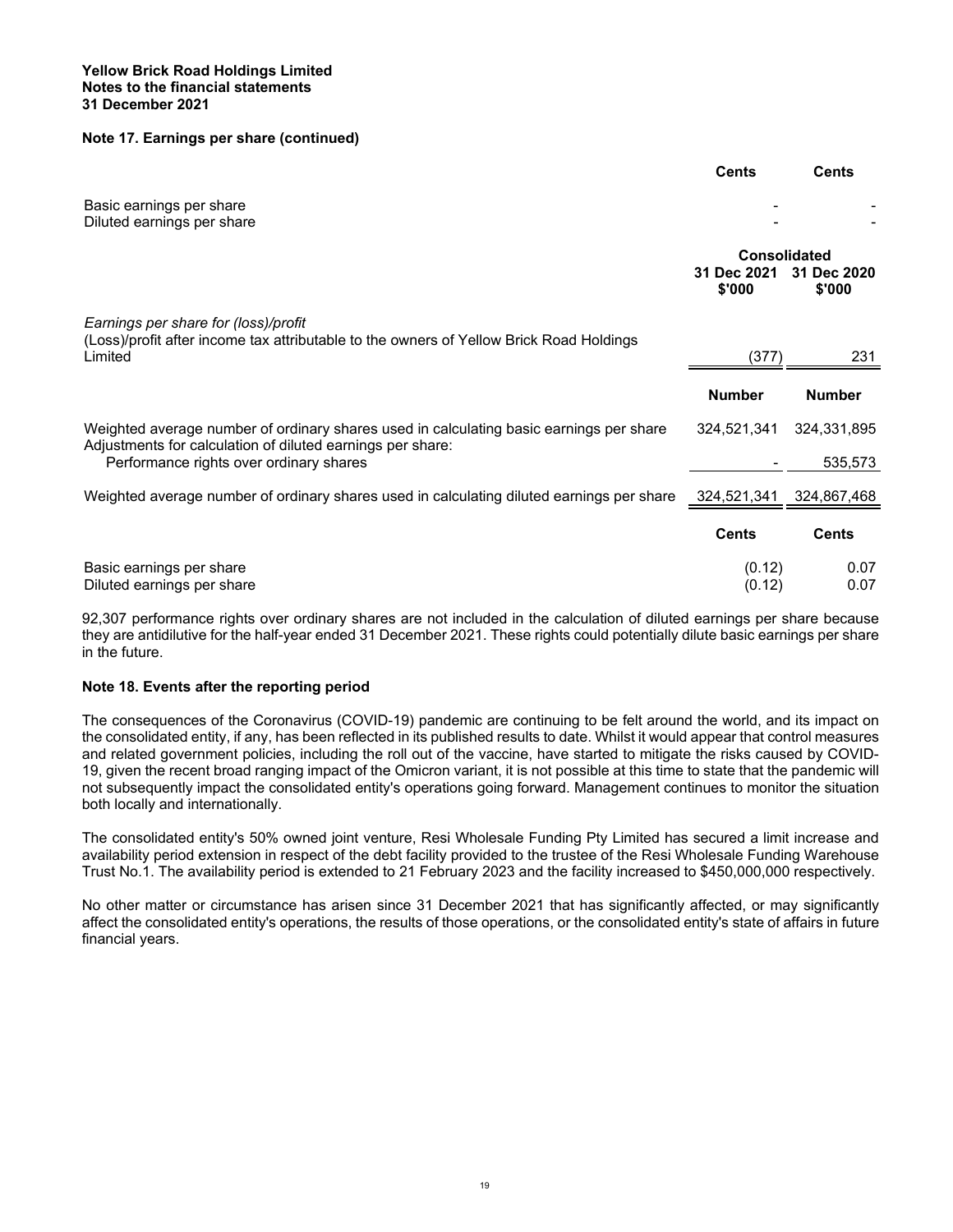#### **Yellow Brick Road Holdings Limited Directors' declaration 31 December 2021**

In the directors' opinion:

- the attached financial statements and notes comply with the Corporations Act 2001, Australian Accounting Standard AASB 134 'Interim Financial Reporting', the Corporations Regulations 2001 and other mandatory professional reporting requirements;
- the attached financial statements and notes give a true and fair view of the consolidated entity's financial position as at 31 December 2021 and of its performance for the financial half-year ended on that date; and
- there are reasonable grounds to believe that the company will be able to pay its debts as and when they become due and payable.

Signed in accordance with a resolution of directors made pursuant to section 303(5)(a) of the Corporations Act 2001.

On behalf of the directors

Mank Bours

 $\mathcal{L}_\text{max}$  , where  $\mathcal{L}_\text{max}$  and  $\mathcal{L}_\text{max}$  and  $\mathcal{L}_\text{max}$ 

Mark Bouris Executive Chairman

23 February 2022 Sydney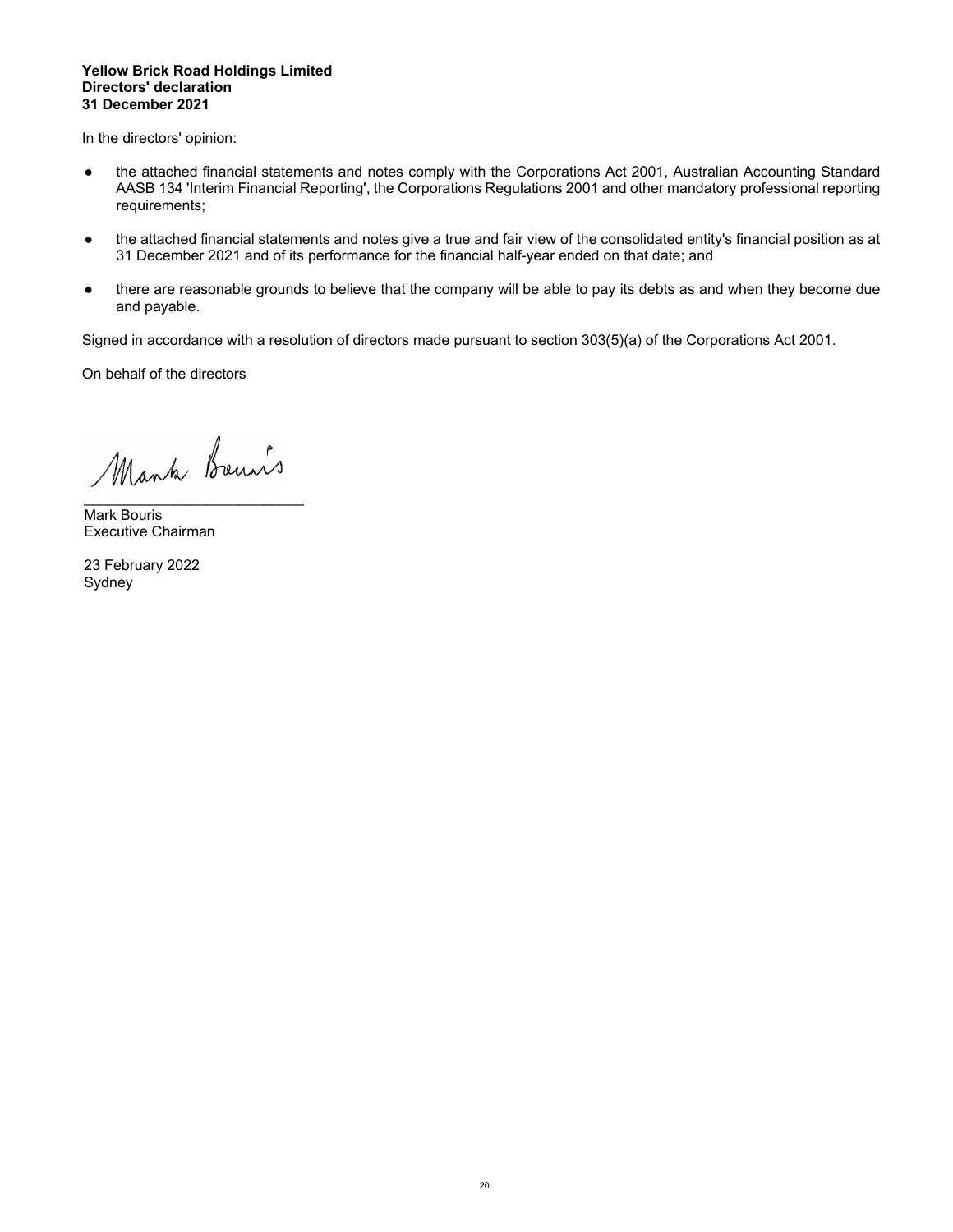

Level 17, 383 Kent Street Sydney NSW 2000

Correspondence to: Locked Bag Q800 QVB Post Office Sydney NSW 1230

**T** +61 2 8297 2400 **F** +61 2 9299 4445 **E** [info.nsw@au.gt.com](mailto:info.nsw@au.gt.com) **W** www.grantthornton.com.au

## **Independent Auditor's Review Report**

To the Members of Yellow Brick Road Holdings Limited

#### **Report on the review of the half-year financial report**

#### **Conclusion**

We have reviewed the accompanying half-year financial report of Yellow Brick Road Holdings Limited (the Company) and its subsidiaries (the Group), which comprises the consolidated statement of financial position as at 31 December 2021, and the consolidated statement of profit or loss and other comprehensive income, consolidated statement of changes in equity and consolidated statement of cash flows for the half year ended on that date, a description of accounting policies, other selected explanatory notes, and the directors' declaration.

Based on our review, which is not an audit, we have not become aware of any matter that makes us believe that the accompanying half-year financial report of Yellow Brick Road Holdings Limited does not comply with the *Corporations Act 2001* including:

(a) giving a true and fair view of the Group's financial position as at 31 December 2021 and of its performance for the half year ended on that date; and

(b) complying with Accounting Standard AASB 134 *Interim Financial Reporting* and the *Corporations Regulations 2001.*

#### **Basis for conclusion**

We conducted our review in accordance with ASRE 2410 *Review of a Financial Report Performed by the Independent Auditor of the Entity*. Our responsibilities are further described in the Auditor's Responsibilities for the Review of the Financial Report section of our report. We are independent of the Company in accordance with the auditor independence requirements of the *Corporations Act 2001* and the ethical requirements of the Accounting Professional and Ethical Standards Board's APES 110 *Code of Ethics for Professional Accountants (including Independence Standards)* (the Code) that are relevant to our audit of the annual financial report in Australia. We have also fulfilled our other ethical responsibilities in accordance with the Code.

#### **Directors' responsibility for the half-year financial report**

The directors of the Company are responsible for the preparation of the half-year financial report that gives a true and fair view in accordance with Australian Accounting Standards and the *Corporations Act 2001* and for such internal control as the directors determine is necessary to enable the preparation of the half-year financial report that gives a true and fair view and is free from material misstatement, whether due to fraud or error.

Grant Thornton Audit Pty Ltd ACN 130 913 594 a subsidiary or related entity of Grant Thornton Australia Ltd ABN 41 127 556 389 **www.grantthornton.com.au**

'Grant Thornton' refers to the brand under which the Grant Thornton member firms provide assurance, tax and advisory services to their clients and/or refers to one or more member firms, as the context requires. Grant Thornton Australia Ltd is a member firm of Grant Thornton International Ltd (GTIL). GTIL and the member firms are not a worldwide partnership. GTIL and each member firm is a separate legal entity. Services are delivered by the member firms. GTIL does not provide services to clients. GTIL and its member firms are not agents of, and do not obligate one another and are not liable for one another's acts or omissions. In the Australian context only, the use of the term 'Grant Thornton' may refer to Grant Thornton Australia Limited ABN 41 127 556 389 and its Australian subsidiaries and related entities. GTIL is not an Australian related entity to Grant Thornton Australia Limited.